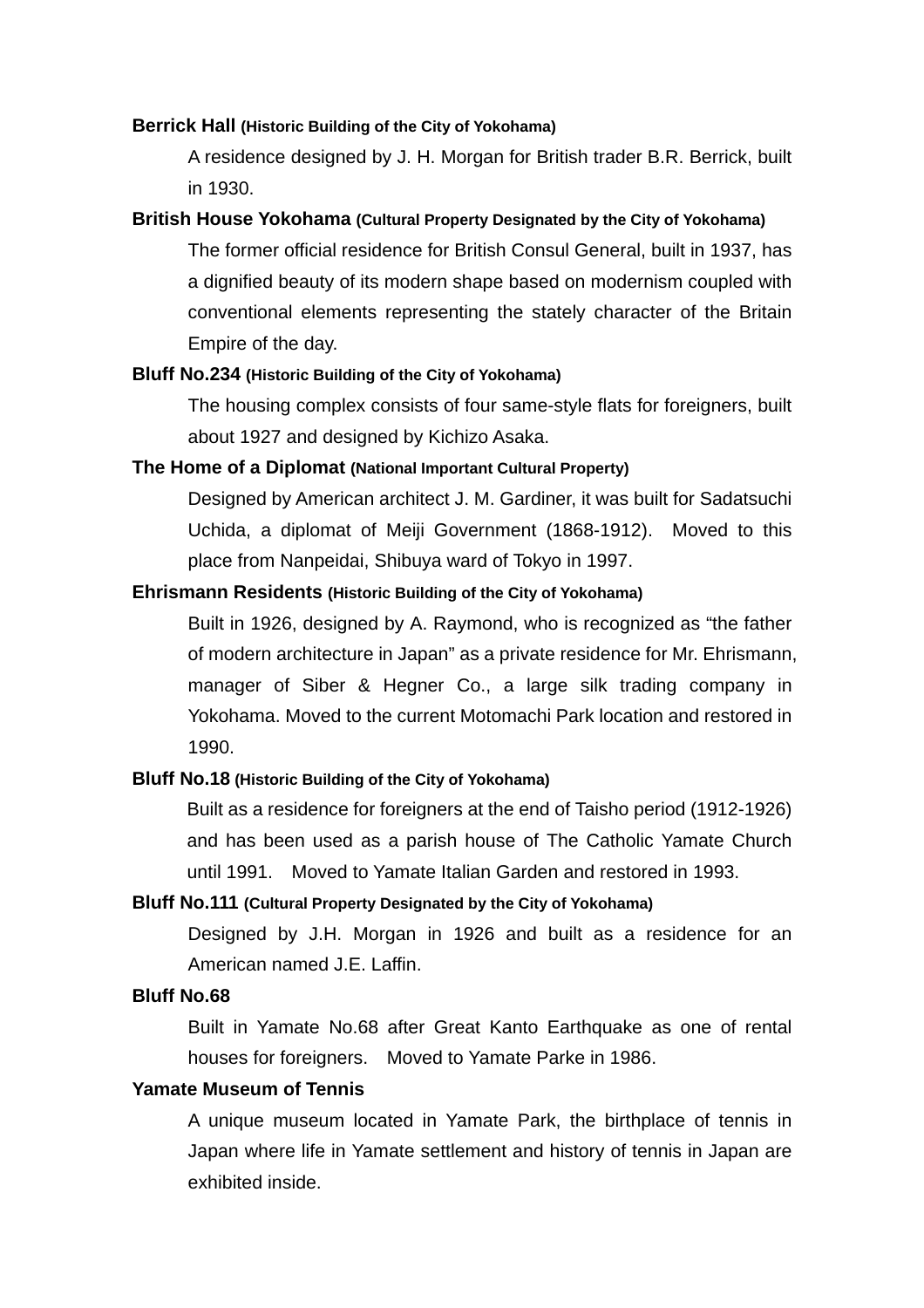#### **Yokohama Foreign Cemetery Museum**

Panels, which explain achievements made by the people sleeping in the Cemetery, are exhibited inside.

#### **Yamate Museum (Historic Building of the City of Yokohama)**

A residence for Kanekichi Nakazawa, which has both Japanese and Western style was built in 1909. Its Western- style part was moved to the current location and used to exhibit documents related with Yokohama and Yamate in the days of the port opening until the Great Kanto Earthquake.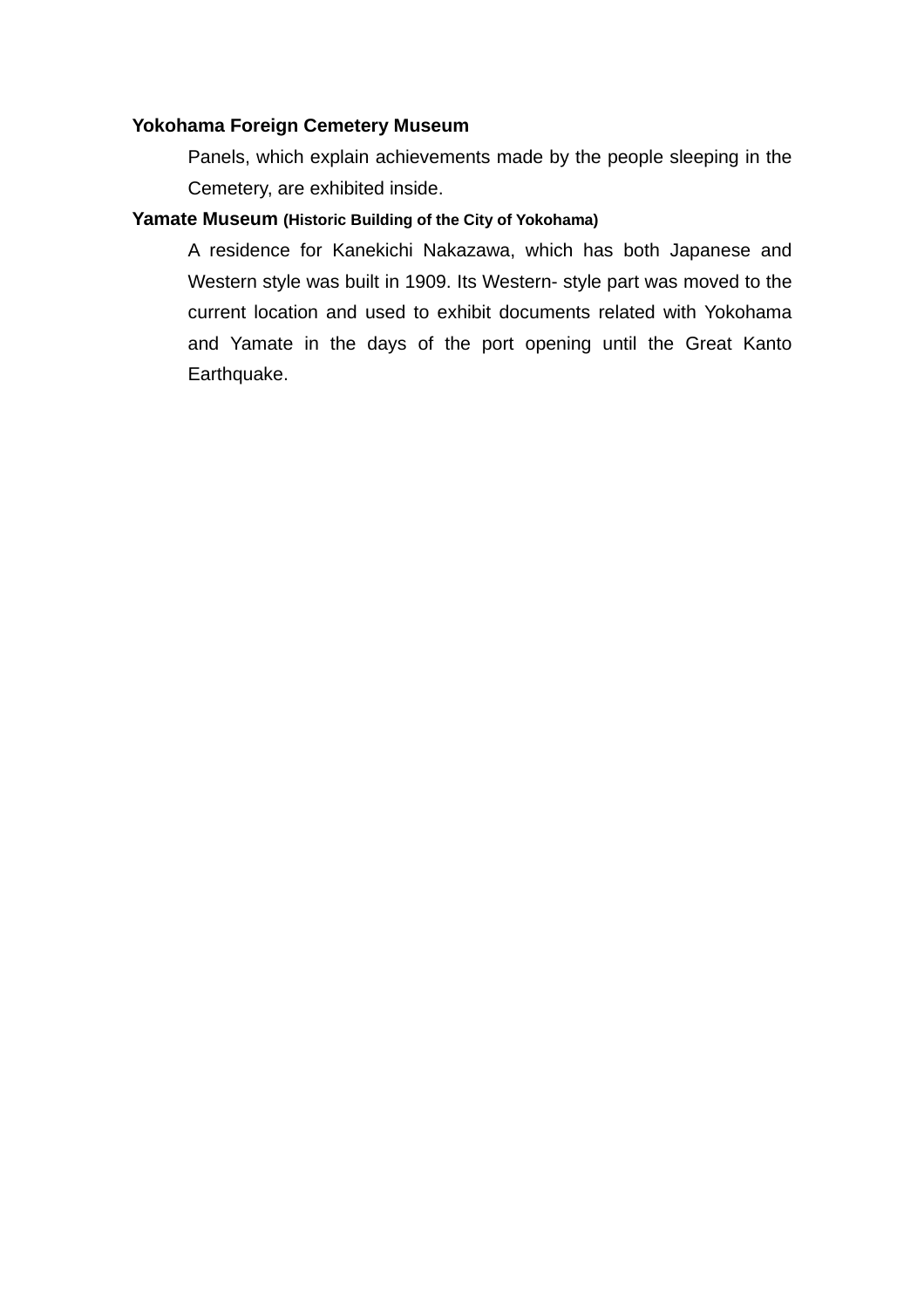Bluff Story (Historical strolling of Bluff)

<Bluff settlement seen in old photos and postcards at the end of Edo and Meiji era>

#### Opening of Yokohama port

In 1854, the Treaty between the United States of America and the Empire of Japan was concluded, and this made an end of the period of the national isolation. In 1858, Japan signed commercial treaties with the USA, Holland, Russia, Great Britain and France successively, and opened the 5 ports in the country, Yokohama, Nagasaki, Hakodate, Kobe and Niigata. These ports are authorized for free trades and in the limited districts nearby, settlements were developed for residence and business. In Yokohama, Kannai area to start with, and then Bluff were selected as the places of settlements. At the time of Yokohama port opening, on July 1, 1859, countries with which Japan concluded commercial treaties did not accepted these places since the place of port opening mentioned in the treaties were "Kanagawa", not "Yokohama". Therefore, development of settlements was delayed and started in spring of 1860. Settlements system continued until 1899, when the revision of treaties had become effective.

Residents in the settlement felt fear for their lives because several murders of and attack on foreigners happened in those days. To protect settlements, Great Britain and France put their forces to station in Bluff.

Print Japan, View of the city and Yokohama harbor.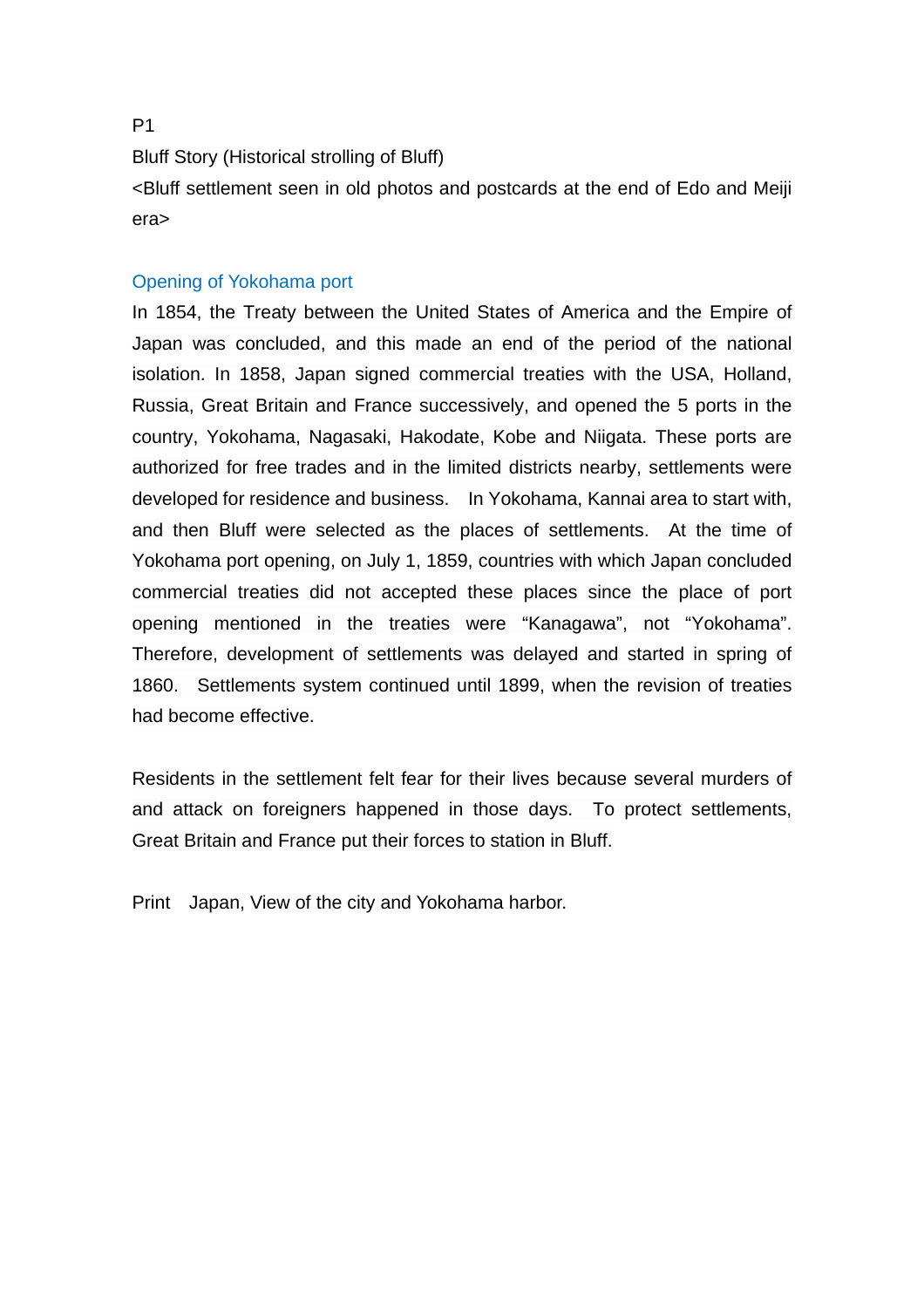# P2 Residence of French Minister

French navy delegations and officials,1864, by Levas, war photographer.

In 1862, Overview of Honmura, Yokohama settlement and Port of Yokohama (Illustrated London News, September 12, 1863)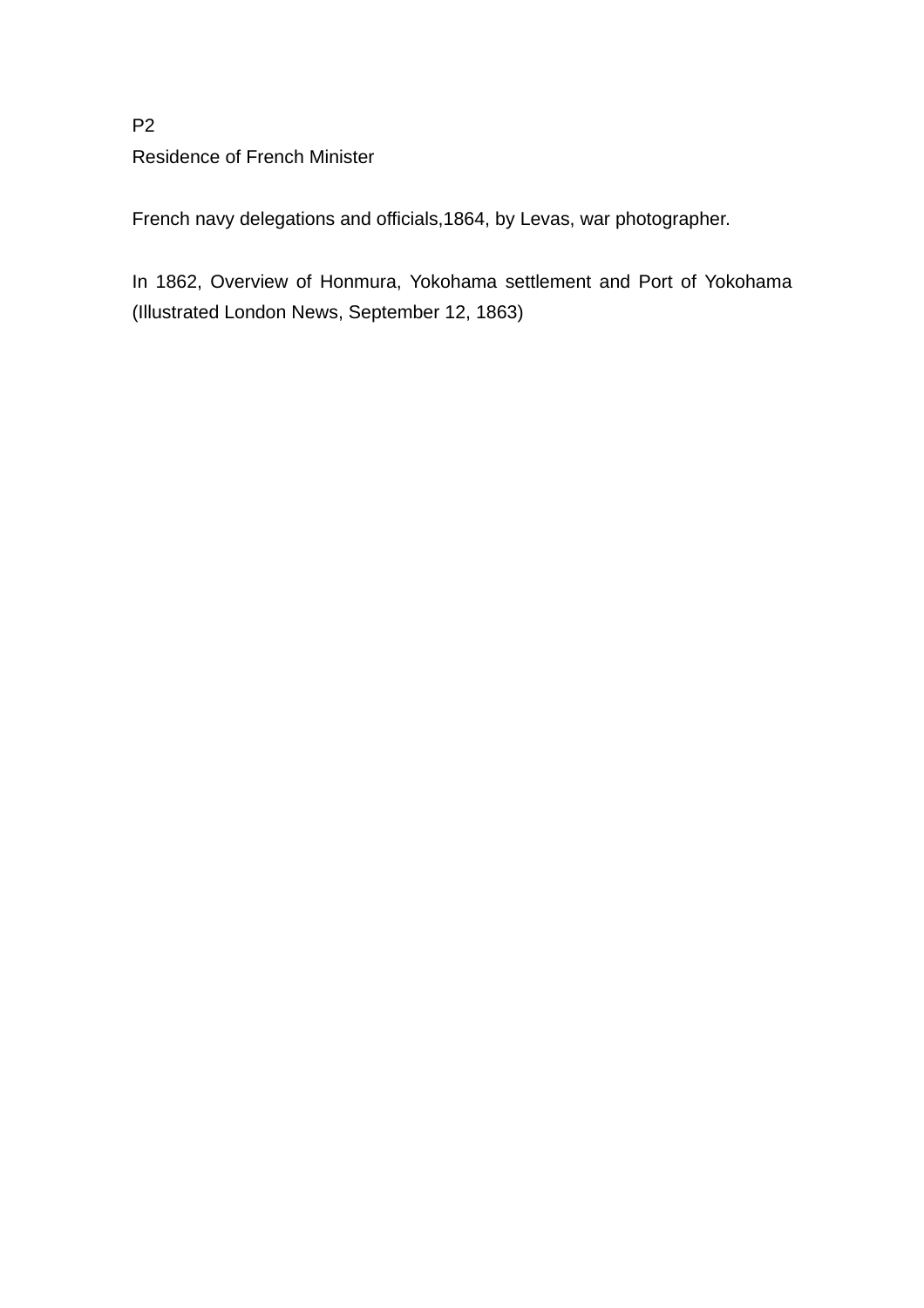# Landing of British Marine Force

 A building on the right side seems to be a warehouse of British Navy. (Illustrated London News, August 27, 1864)

British Navy Warehouses, 117, Bluff (stereo picture)

In 1864, "Memorandum for the foreign settlement at Yokohama" was concluded between Japan's feudal government and foreign administration officials. In 1866, Yokohama settlement was devastated by Yokohama Grate Fire. Right after the fire, "Convention of improvement of settlement, race course, cemetery, &c of Yokohama" was signed, which included a reconstruction plan of the settlement. On 25<sup>th</sup> July 1867, Yamate area was newly incorporated into the settlement. The right of self-government was returned from the residents in the settlement to Japan's feudal government and "Arrangement for the control and management of the municipal affairs of the foreign settlement at Yokohama" was put in effect.

P3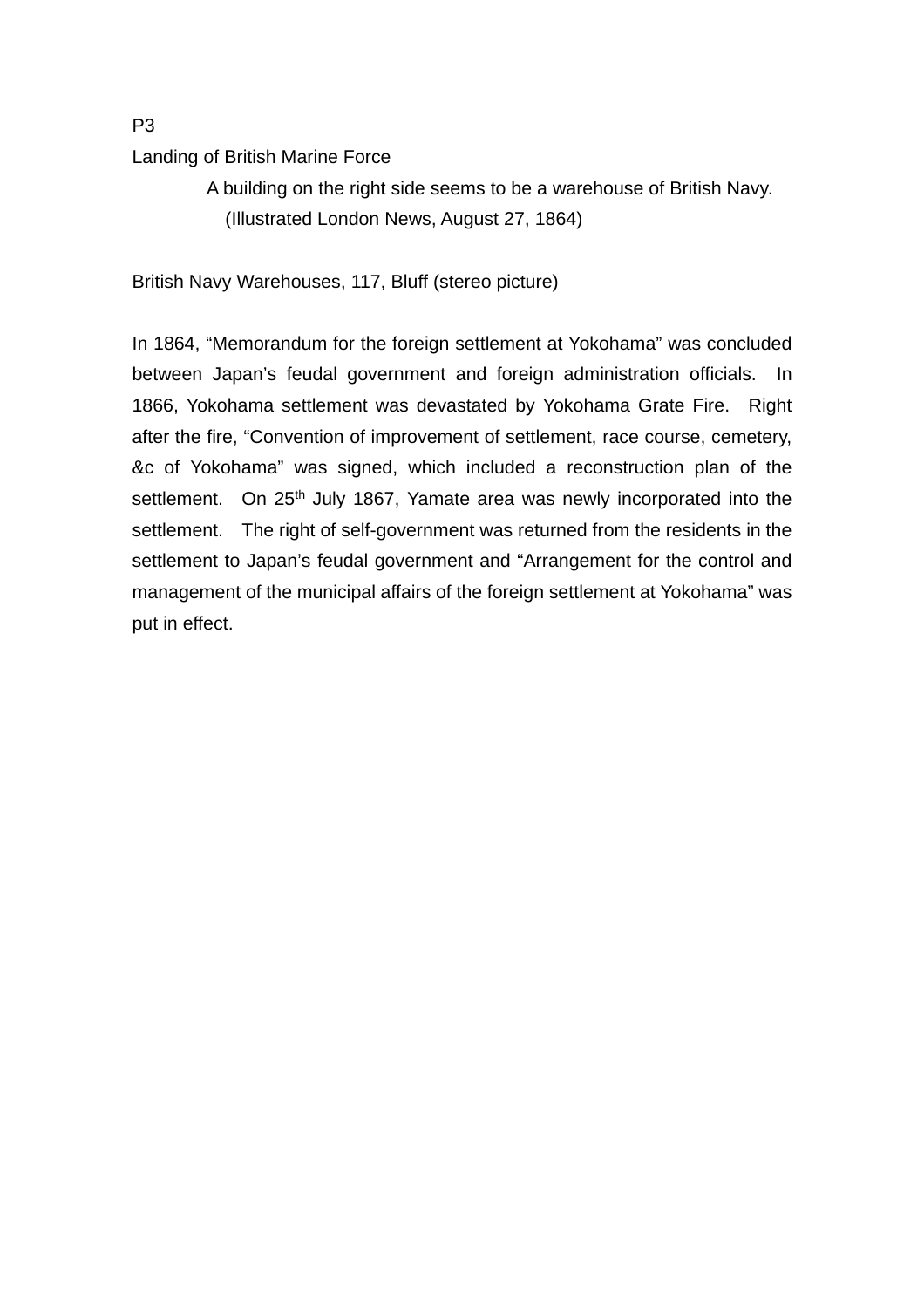# P4 Formation of Bluff Settlement

In 1866, Japan's feudal government added the following sentences to the Article 10 in the "Convention of improvement of settlement, race course, cemetery, &c of Yokohama" replying to the requests from the residents in the settlement.

"After three months from the date of this agreement, ground on the hills on the Eastern side of the settlement may be leased by foreigners from the Japanese Government at a rental of \$12 per hundred tsubos per Annum and the Japanese Government may dispose of the leases of the said ground at public Auction and will use the premia thus obtained for the improvement of the side locality."

Messrs. Bourne & Co., assigned by Japan's feudal government, put approximately 225,000 tsubos (1 tsubo =  $3.3$ m2) land in auction for rent. The bidding price was 12 dollars per 100 tsubos per annum, or 12 cents per 1 tsubo, which was expensive at that time. The first auction was for Lot No.1 to 100 and another one for Lot No.101 to 200. By 1870, land leasing rights for 158 lots out of 230 excluding those for public uses were established. (Most of the lot numbers in Bluff settlement at that time are carried over up until today)

British legation, 120, Bluff (The English Minister's Residence on the Bluff, Yokohama / The Far East, August 1<sup>st</sup>, 1870.)

In front of the dining room for officials、British barracks (Officer's Mess Room, British Camp, Yokohama / The Far East, June 13<sup>th</sup>, 1870.)

From left, W. W. Cargill, at 120, Bluff, F. Abegg, at 108, Bluff, J. P. von Hemert, at 109, Bluff, and Admiral Keppel (Houses on the Bluff, Yokohama The Far East, March 1874.)

Yokohama settlement as commercial and industrial district, while Bluff settlement as residential one, each settlement was going to form characteristic townscapes. In 1875, British and French forces have completely withdrawn from Bluff.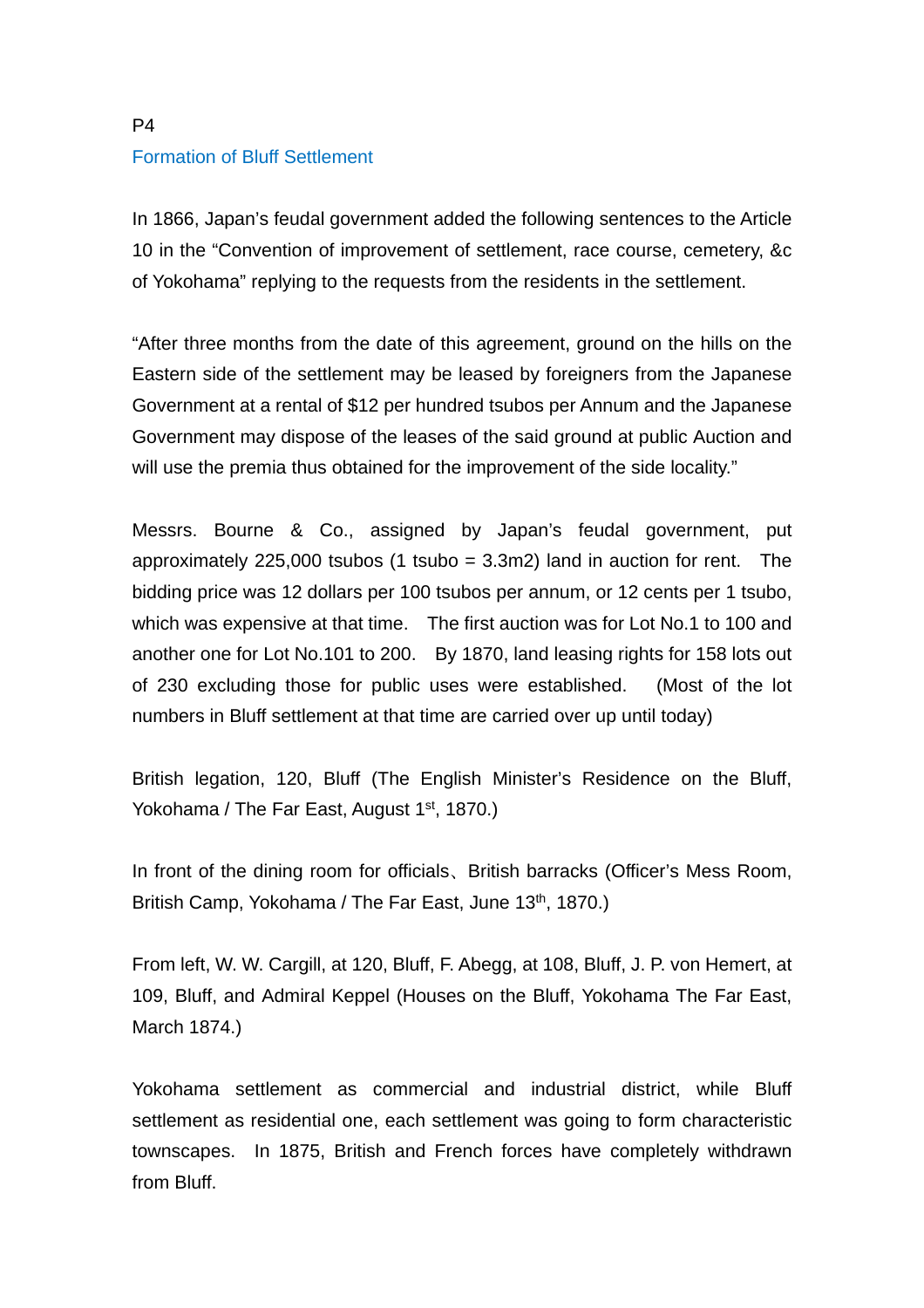# P5 Land Features of Bluff

Yamate area is situated on a hilly zone at the height of 10 to 40 meters above sea level. Two ridgeways, Yamate-Hon-dori and Yato-zaka-dori are the backbones of Bluff. Yato-zaka-dori was alongside on the coast in an east-west direction and its north side, which was on a harbor side, was a steep, vertical cliff. Residents in the settlements named this place as "Bluff" for this cliff.

Vertical cliff on the east side of Bluff (The eastern Bluff / The Far East, May 1<sup>st</sup>, 1871.)

After Bluff settlement was disengaged in 1868, the first year of Meiji era, streets and land compartments were developed. Former sites of British and French forces were divided, new streets were built, and Bluff settlement was expanded. The area was further developed by sewer system and stone retaining walls. Foreign cemetery and several parks were planed at the early stage, public and private Western-style houses were constructed and then hospitals and schools.

Foreign General Cemetery (The Military Cemetery, Yokohama. / The Far East, August 16th, 1871.)

Yamate Park just before opening (Public Garden, Yokohama. June 1870.)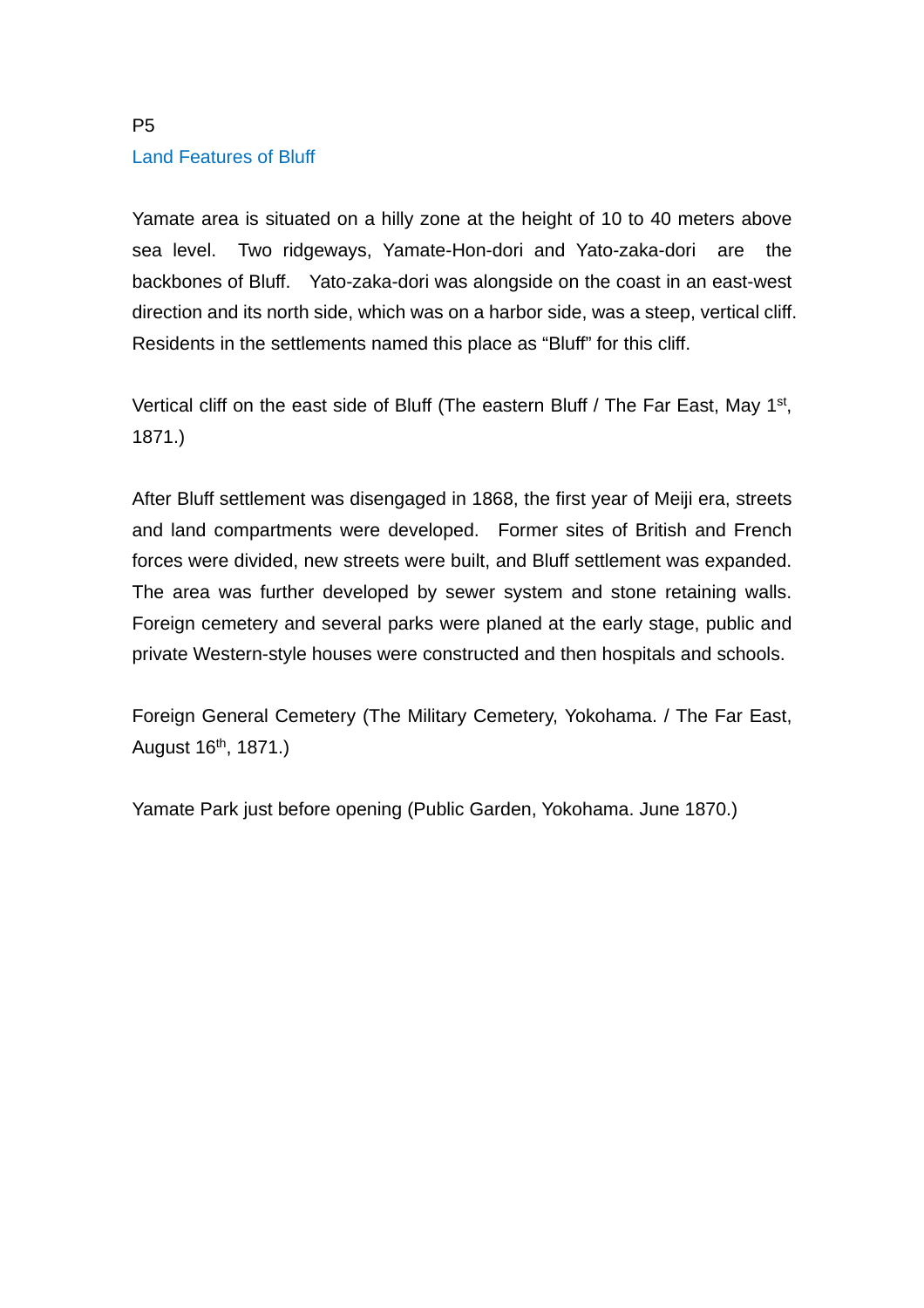In 1884, following 26 names of towns were found in Bluff settlement.

Yato-zasa-dori, Yamate-Honcho-dori, Fujimi-cho, Uchidai-zaka, Nishizaka-machi, Jizo-zaka, Kosaka-cho, Omaru-saka, Shumoku-cho, Tamaki-cho, Koyen-saka, Nishino-saka, Shiwokumi-zaka, Takada-zaka, Minowa-zaka, Inari-cho, Minami-zaka, Kaigara-zaka, Miyawaki-zaka, Jinya-machi, Suwacho-dori, Yumi-cho, Hata-cho, Yanone-cho, Izumi-cho, Hayashi-cho.

In the middle of Meiji period (1868-1912), first full-blown Western style houses utilizing bricks were built and gas and water supply system were established. From Yokohama settlement area, Gaiety Theatre was moved to Bluff (from 68, Yokohama to 256 & 257, Bluff) and so did Catholic Church (from 80, Yokohama to 44, Bluff). General Hospital was newly constructed for foreign residents in the settlement. Settlement system was abolished in 1899, and 26 town names were went out and Bluff settlement was changed to Yamate-cho. Bluff's heyday continued until the Great Kanto Earthquake.

### Infrastructure Development and Expansion of Bluff settlement

By the first year of Meiji (1868), lot numbers in Bluff were specified up to 230, (Public Garden).

Entire picture of Bluff has been almost completed around 1886 after the division of former sites of British force and British legation, and incorporation of its backside land, South Yato (private properties of Kitagata villagers) to Bluff settlement.

According to "Rental summary table for foreigners" issued in September 1874, total land of 240 lots of Bluff settlement was 210,305 tsubos (about 694,000 m2), the average of lots for housing excluding those for public use was, 675 tsubos (2,228m2), the largest was Lot No.27 of 1825 tsubos (6,023m2) and the smallest Lot No.228 of 85 tsubos(281m2).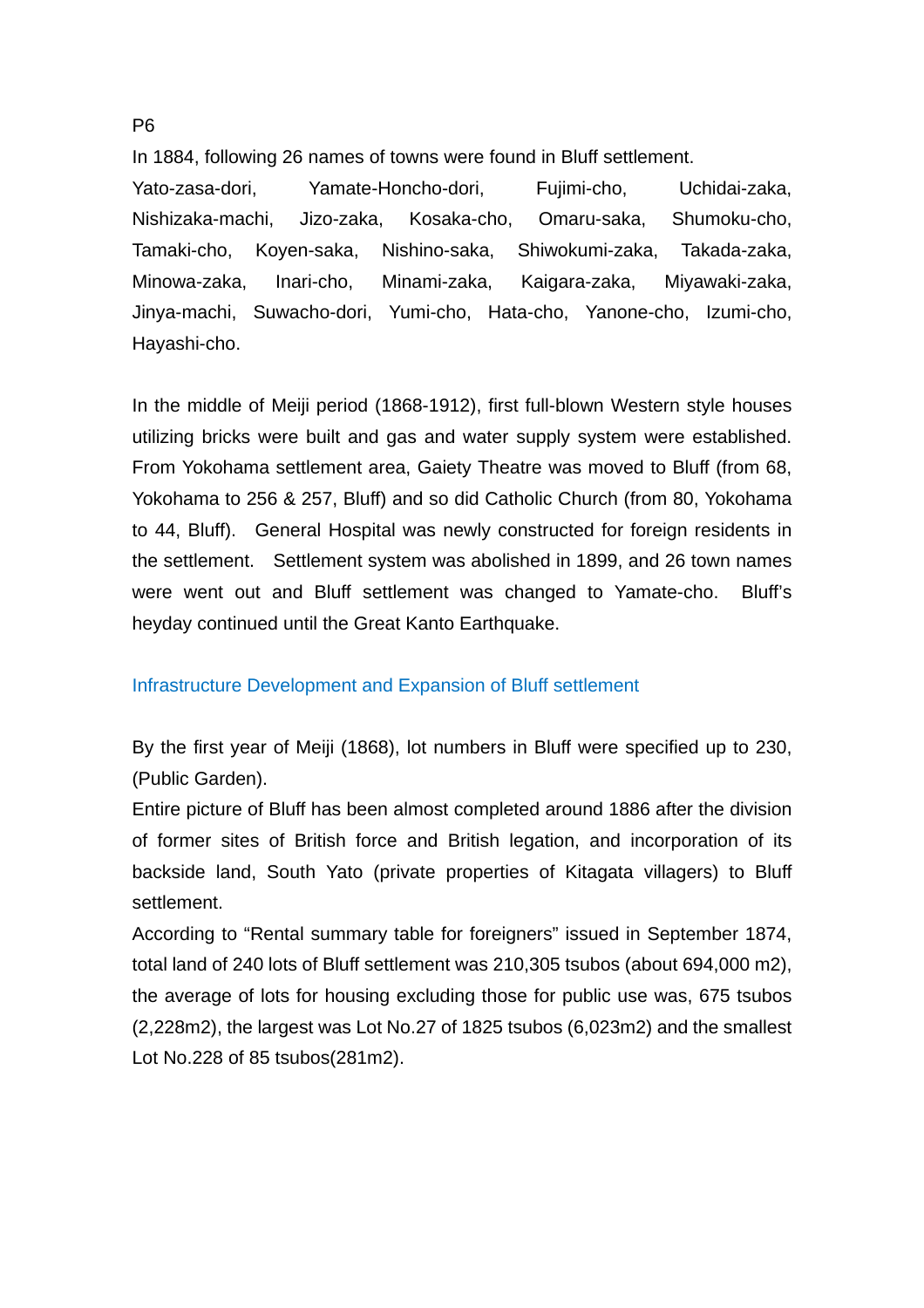## Construction of New Roads and a Canal (Hori-kawa)

The oldest road from Yokohama settlement to Bluff settlement was Yamate-Hon-dori, which connected British force (camp hill) and top of Yato-zaka, and then top of Jizou-zaka. It seemed to be originated from a horse trail.

## Construction of Hori-kawa Canal and its expansion

Around August 1860, a canal was constructed between the planned extended area of Yokohama settlement and Bluff. A checking station was built at the foot of the bridge over the canal. R. H. Brunton, who is known as the "father of Japanese lighthouses and urban development", made its construction plan. It was a part of the reconstruction project of the settlement.

Yato-bashi Bridge before expansion (The First Bridge, Yokohama. / The Far East, July 1st, 1870.)

Expansion works of a canal (The Widening of the Canal, Honmura. / The Far East, June 1st, 1871.)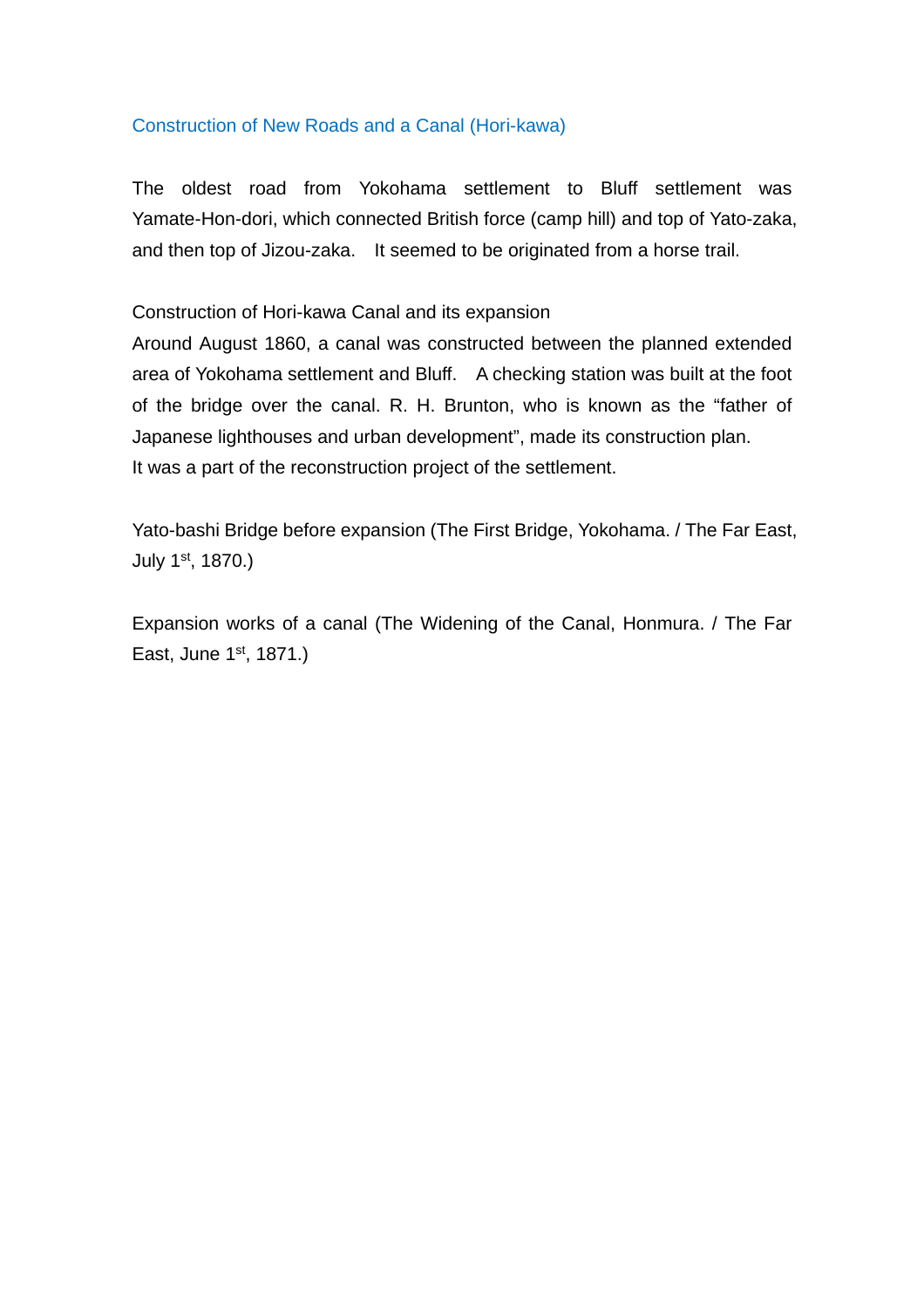# P7 A Road to Bluff at the time of the settlement

# 1.Climbing up Yato-zaka

Grand Hotel => Hori-kawa Canal => Going over Yato-Bashi Bridge => French Consulate =>Climbing up Yato-zaka => Top of Yato-zaka

Going over Yato-Bashi Bridge Yato-Bashi Bridge, Yokohama Ice Works on the left French Consulate was found going over Yato-Bashi Bridge Climbing up Yato-zaka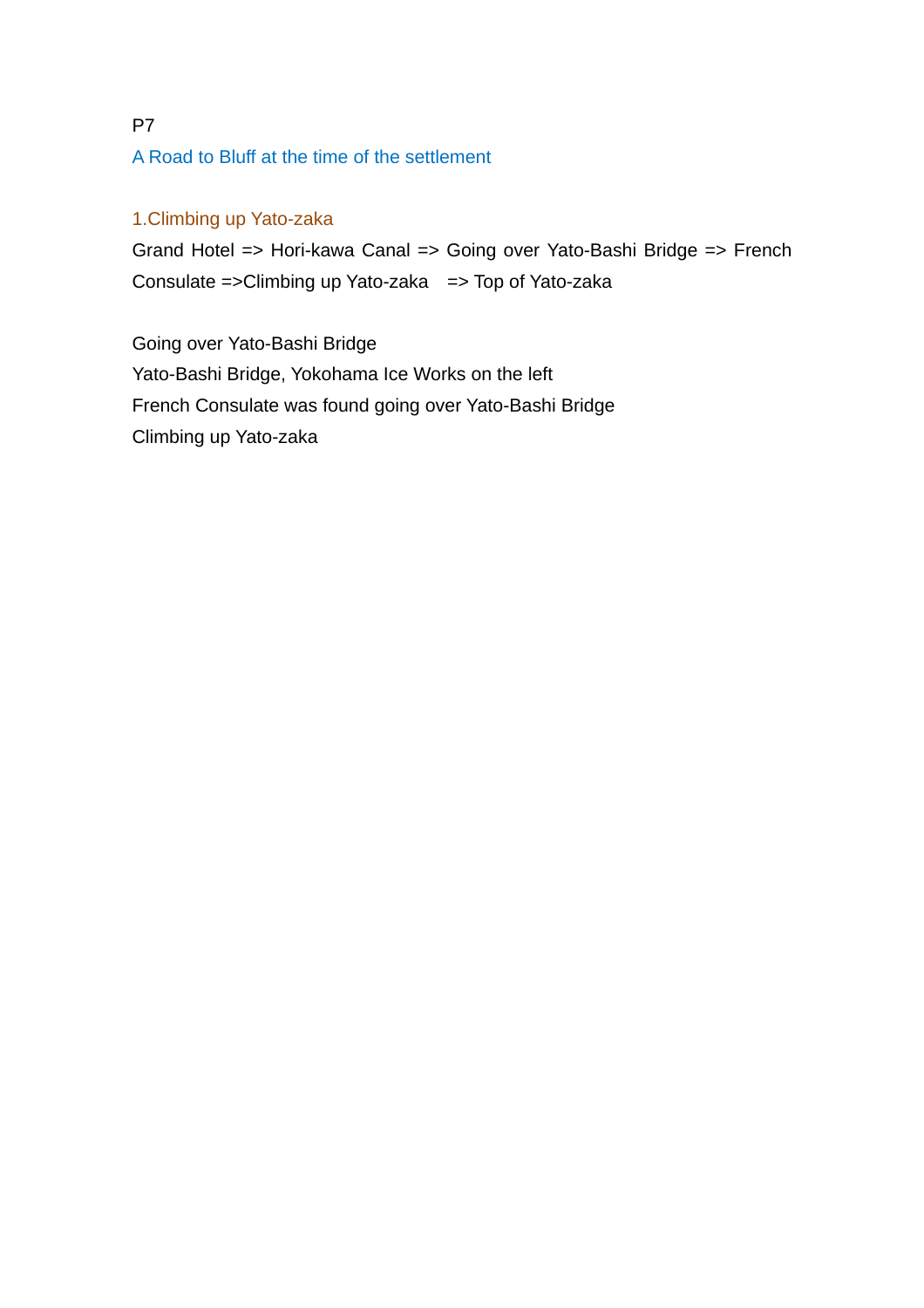On the halfway in Yato-zaka

Overview from top of Yato-zaka

Top of Yato-zaka, Entrance of British Naval Hospital at the front United States Naval Hospital on the left, Gaiety theatre on the right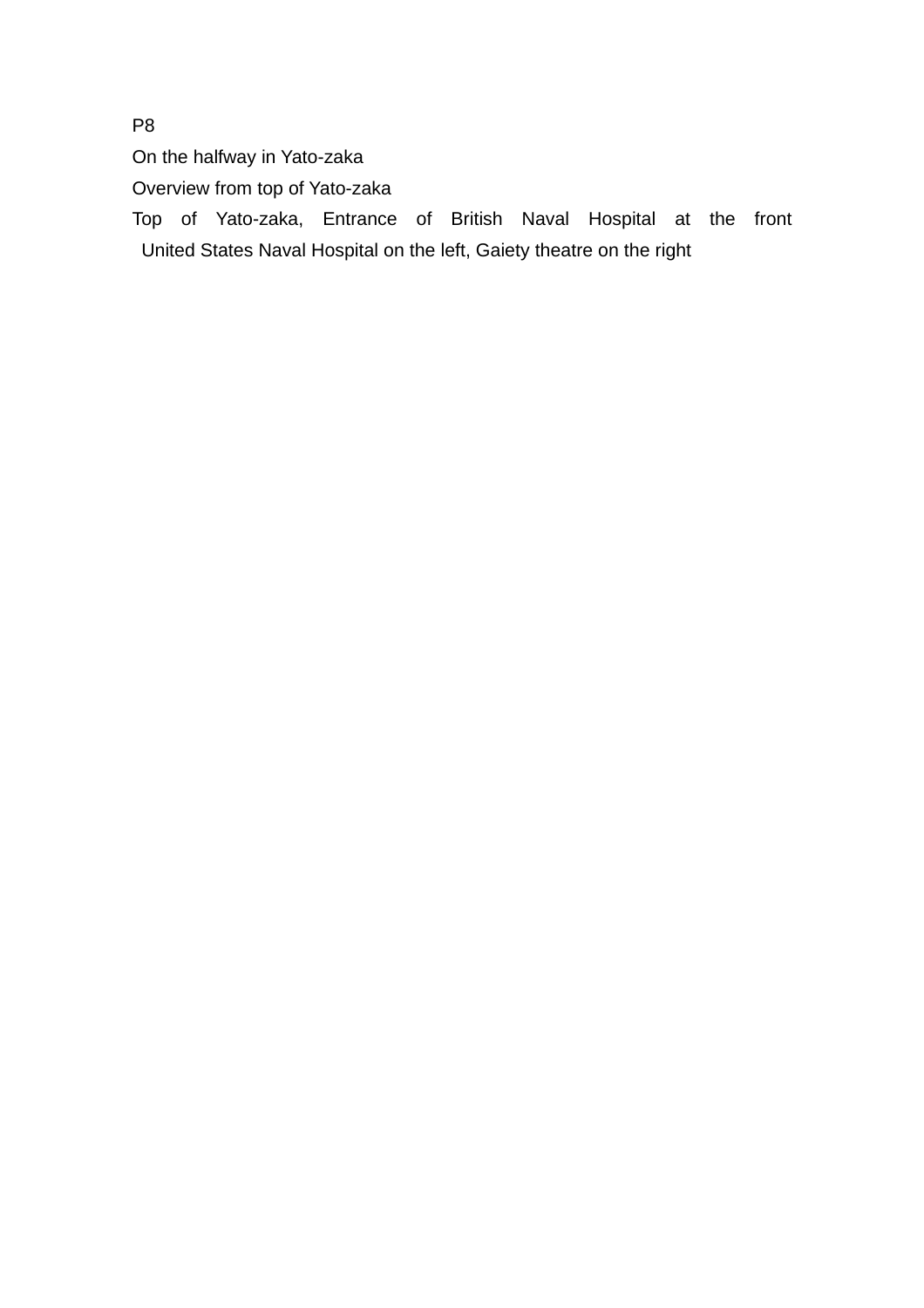United States Naval Hospital on the left Yamate-Hon-Dori Top of Daikan-zaka Yamate-Hon-Dori Daikan-zaka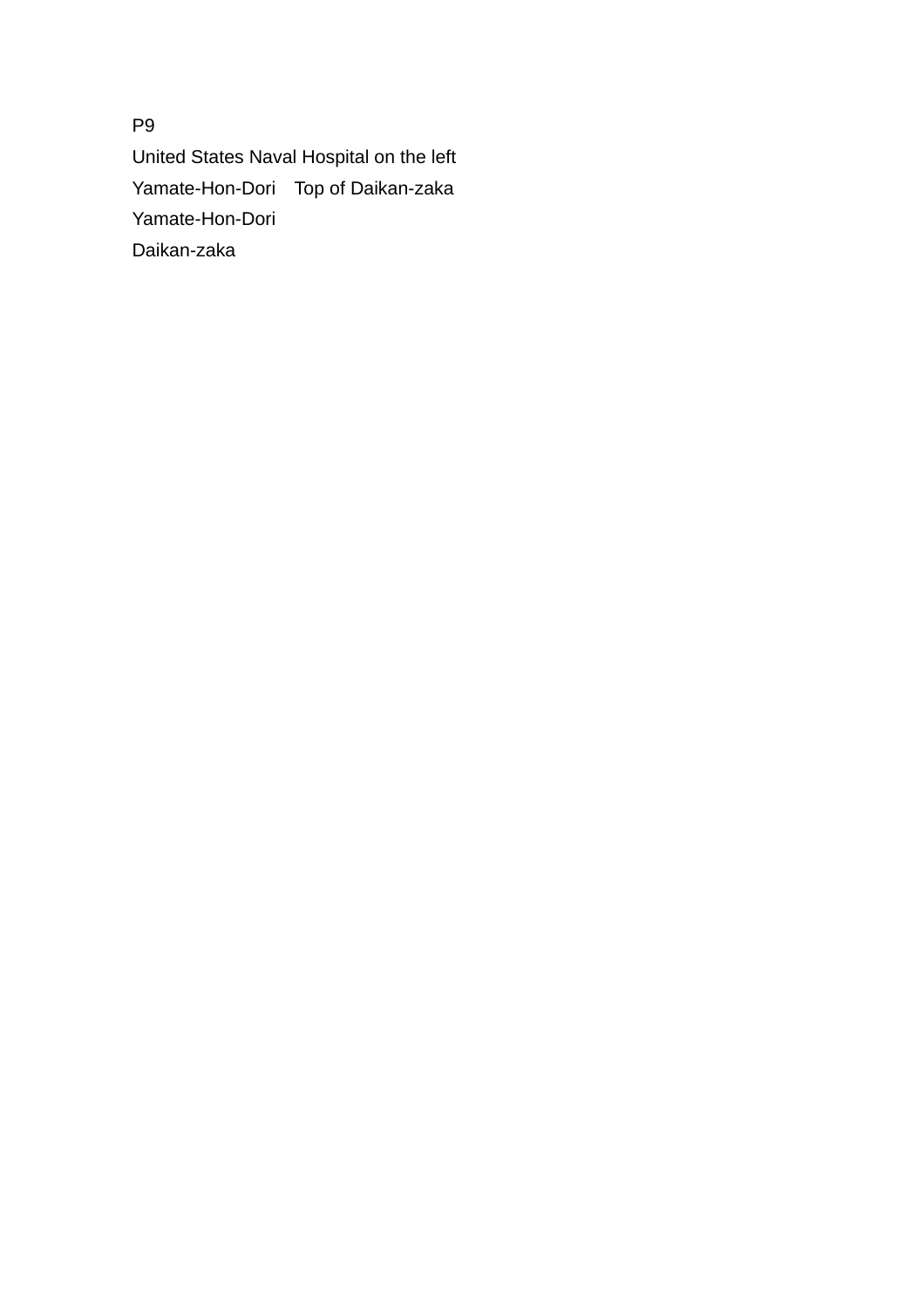# 2.Climbing up Jizou-zaka

Beginning of Jizou-zaka Tsuru-ya (Kimono-shop) on the right front Temple Court (Nikkou-yashiki) in the back, getting closer On the halfway in Jizou-zaka At the top of Jizou-zaka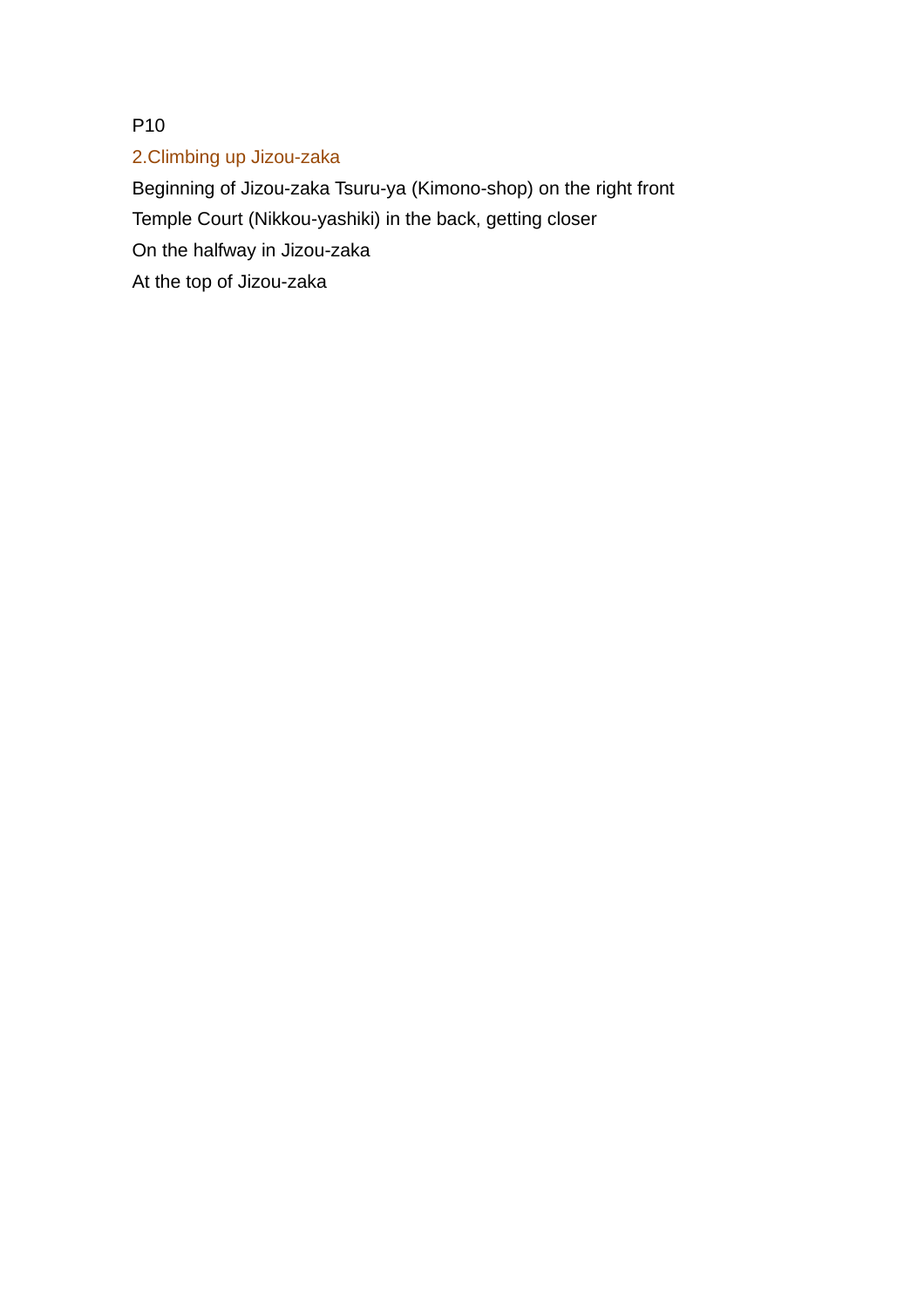P11 At the top of Jizou-zaka Temple Court (Nikkou-yashiki), 9, Bluff Inside of Temple Court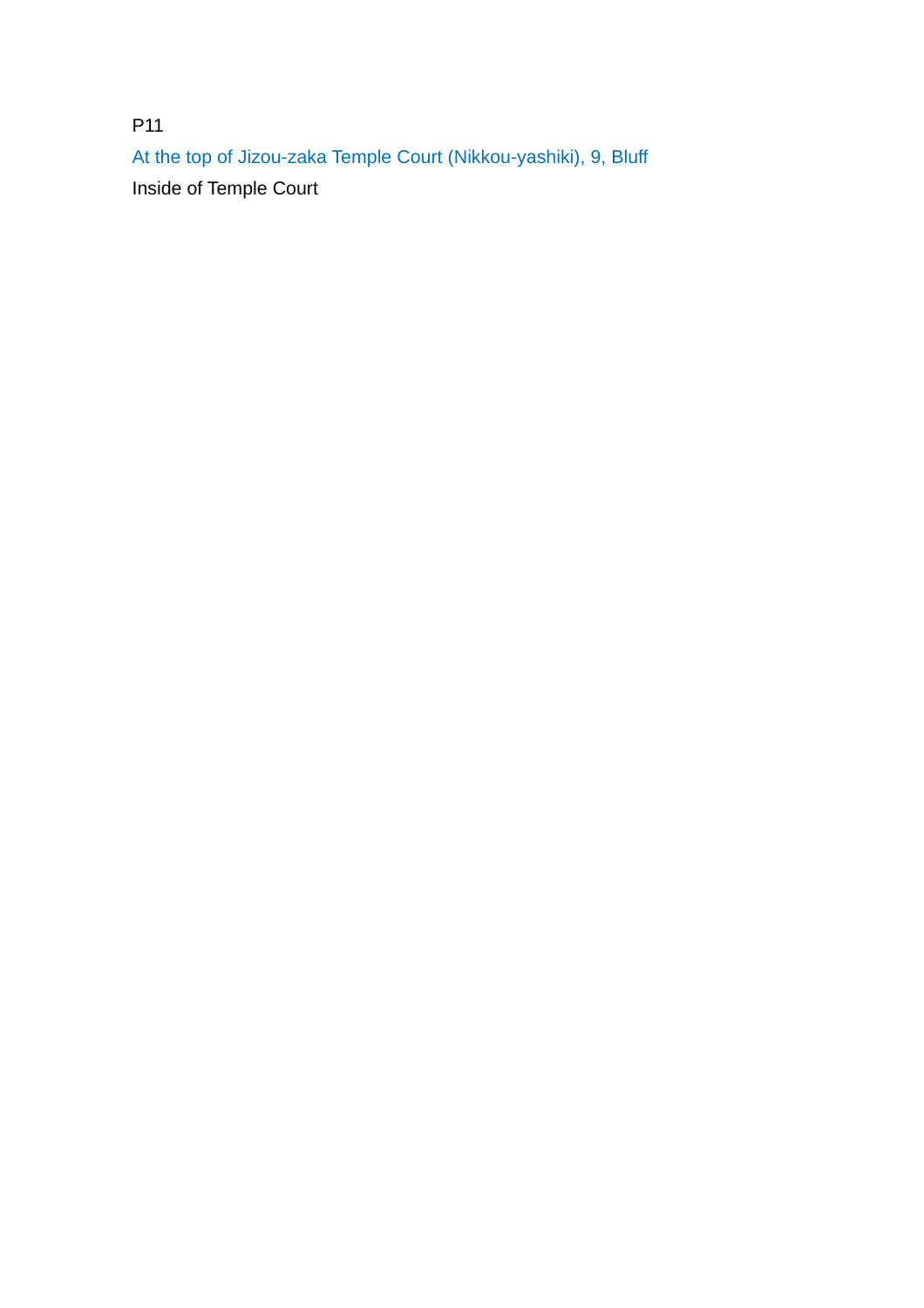# P12 Residential Environment & Facilities in Bluff

# ●Hotels

As a residential district for foreigners, various facilities were constructed to support their lives.

Few written documents related to the hotels in the settlement are left. There were many monthly rest houses and boarding houses. In September 1868, Belle Vue House, which provided foods, billiards as well as accommodation, opened at 68, Bluff. Later in July 1880 in this same place, a full-fledged hotel called Tivoli Gardens Hotel-Restaurant was opened.

▶ Bluff Hotel, 2, Bluff Opened in 1902 Sticker of the hotel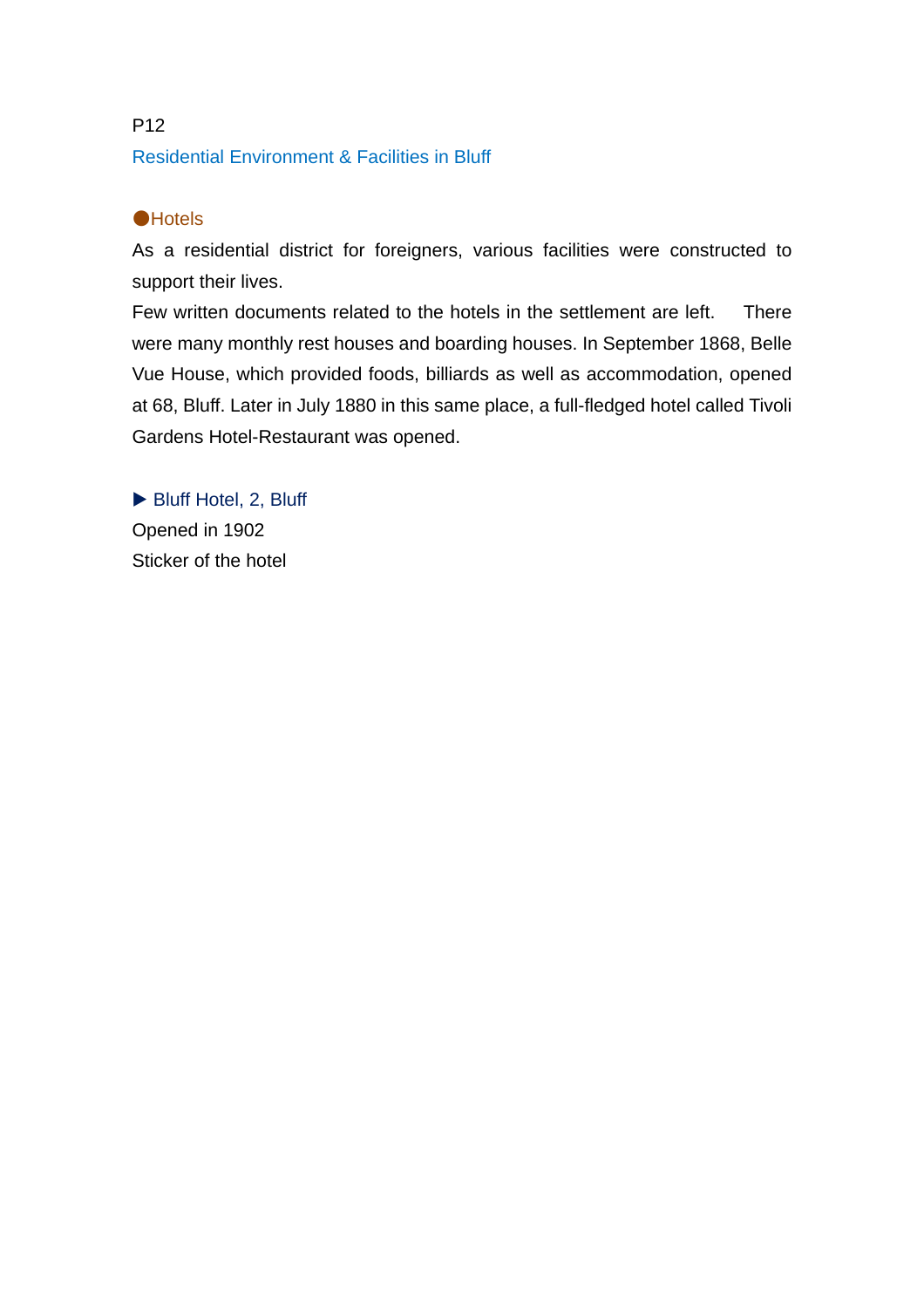# ▶Fairmont Hotel, 16, Bluff

# **•Hospitals**

According to the article 2 in "Memorandum for the foreign settlement at Yokohama", hospitals in Bluff were obliged to build a temporary building for the patients of Armies and Navies of all the nations with which Japan concluded the Treaties and those who were suffering from small pox.

# ▶French Naval Hospital

 In 1864, French Naval Hospital was built at 9, Yokohama settlement that was originally purchased as a site for a consular office. It was closed in 1874.

French Naval Hospital 1864 by Levas, war photographer

#### P13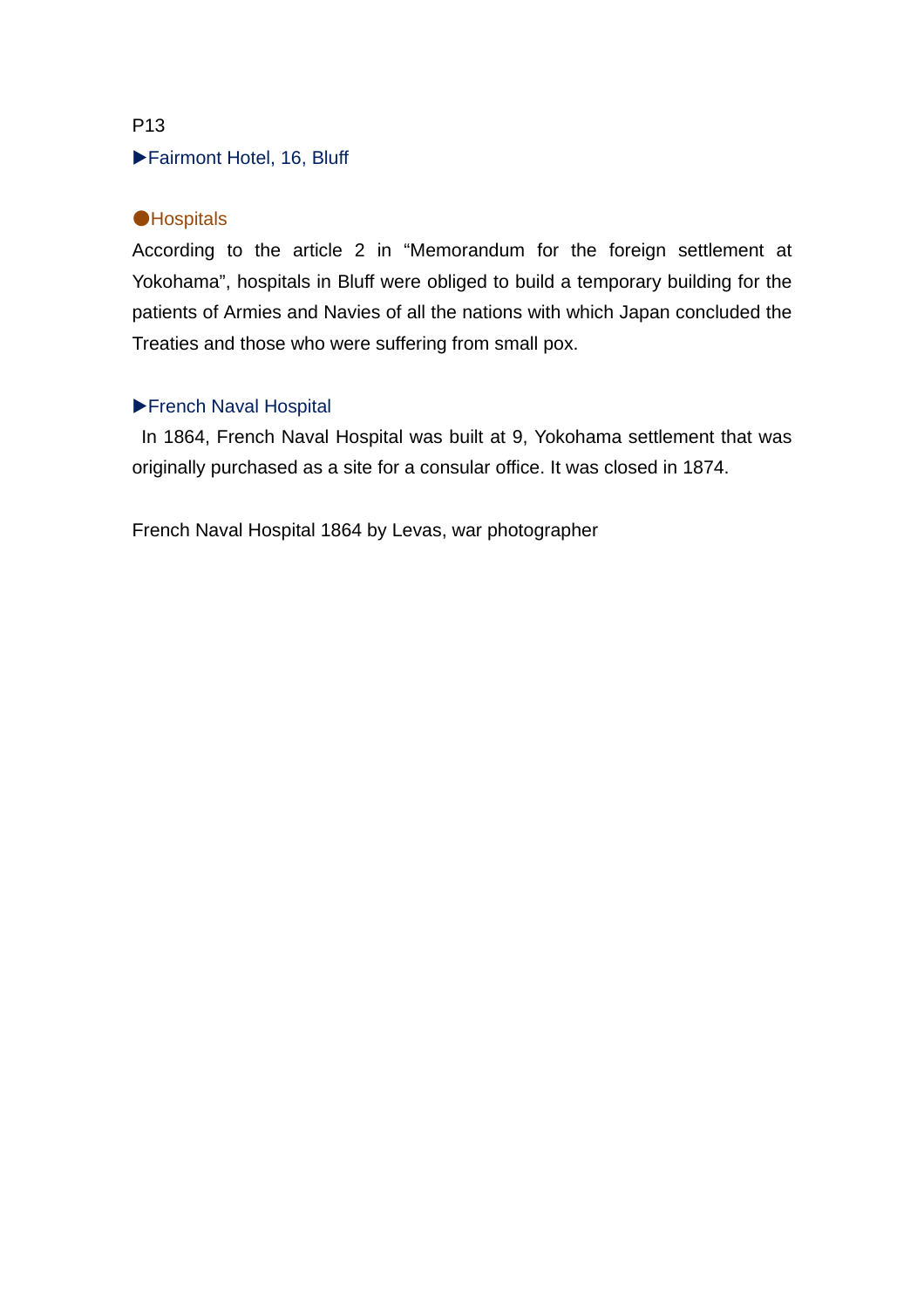#### ▶ Dutch Naval Hospital

It was established on June 10, 1866 within a property of Dutch Naval warehouse located in 82-B, Bluff.

#### ▶ German Hospital

It was started as Prussian Hospital in 1874 at 40, Bluff. In 1877 and later completed as German Hospital by French engineer J. Lescasse. On December 31, 1911, it was closed. (Today Motomachi Primary School is in this place)

#### ▶British Naval Hospital

It was established in November 1868 at 161, Bluff. After the withdrawal of the base in 1879, it was moved to 114, 115, and 189, Bluff (6,873 tsubos 22,681m2) which were old British armed camp site. (Today British House Yokohama, Jiro Osaragi Memorial Museum and Harbor View Park are situated.)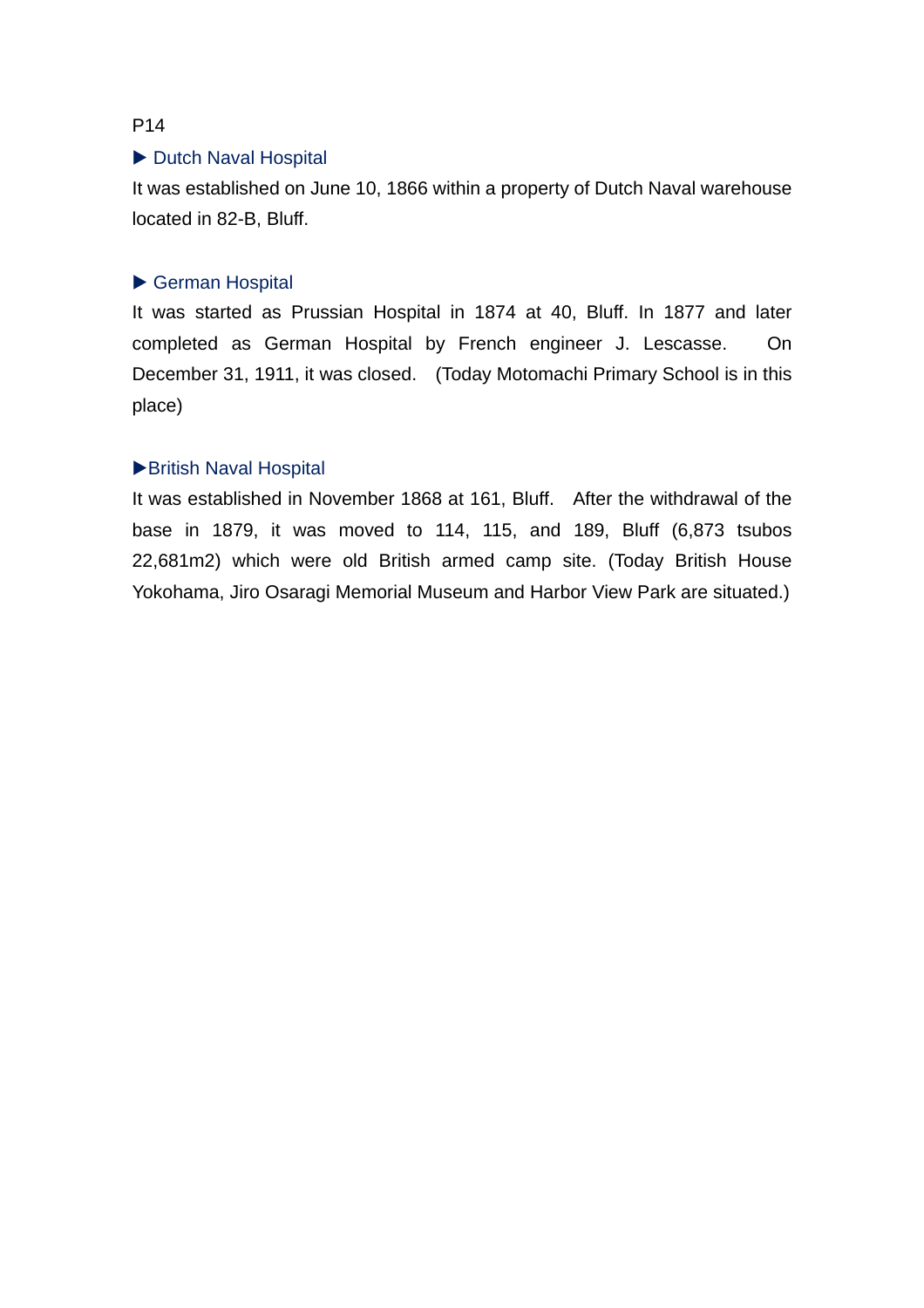# ▶United States Naval Hospital

In 1871, Lot No.99 (1,715 tsubos 5,660m2) was rent to US Government as a site for a naval hospital. Kikutaro Shimoda renovated it in 1908. (Currently Bluff 99 Garden, Yokohama Local Meteorological Observatory and Customs dormitory are located)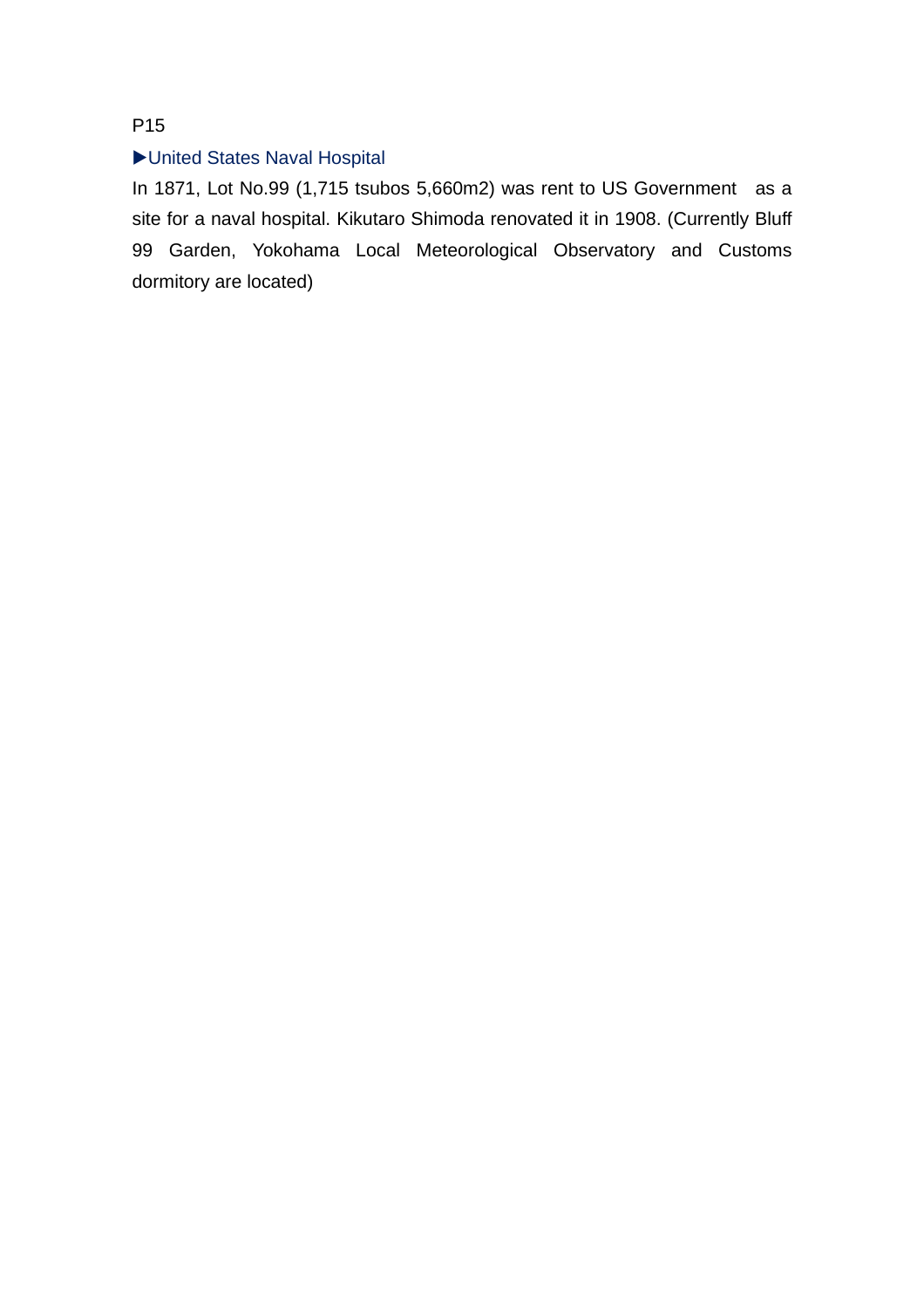#### ▶Small Pox Hospital

It was constructed at 76, Bluff as an affiliate hospital of British Naval Hospital. This was the first isolation hospital in Japan for infectious disease prevention. Diplomats asked Japan's feudal government to bear the cost for medical facilities for the patients and those who were suffering from small pox. This is written in Article 2 in "Memorandum for the foreign settlement at Yokohama" signed in November 1864.

 In May 1865, UK Minister Mr. Parks applied this hospital to be used also by other armed forces under the provisions "Memorandum for the foreign settlement at Yokohama".

#### ▶General Hospital

Dutch Navy Hospital was reformed to be a public hospital for the residents in the settlement and became to be operated by a committee consisting of foreigners living there.

#### ● Yokohama Foreign General Cemetery

In 1860, Lot No.96 (1,000 tsubos、3300m2) was demarcated as a foreign cemetery, and in 1864 Lot No.94(1,087 tsubos, 3,587 m2) according to Article 3 in "Memorandum for the foreign settlement at Yokohama"\*, and then in 1866 its neighboring area of Lot No.91, 92, 93 and 95 in total 3,627 tsubos (11,969 m2) were added to form the site for Yokohama Foreign General Cemetery of 6,314 tsubos 20,836 m2). Among these lots, Lot No.91 (1,097 tsubos 3,620 m2) was kept as a reserve but was rent in 1878 as a residential section. This was to exchange with some intricate private lands and Japanese cemetery within Lot No.92 to 96 and to have the present area surrounded by Kaigara-zaka, Mishiri-zaka and Yamate-Hon-Dori. About 5,000 foreigners from more than 40 counties are laid to rest.

#### \*Article 3, Memorandum for the foreign settlement at Yokohama

"A further extension within the limits already defined of the ground for a Cemetery for all nations, to be granted, contiguous with that already so appropriated on the joint application of the Consuls."

#### P16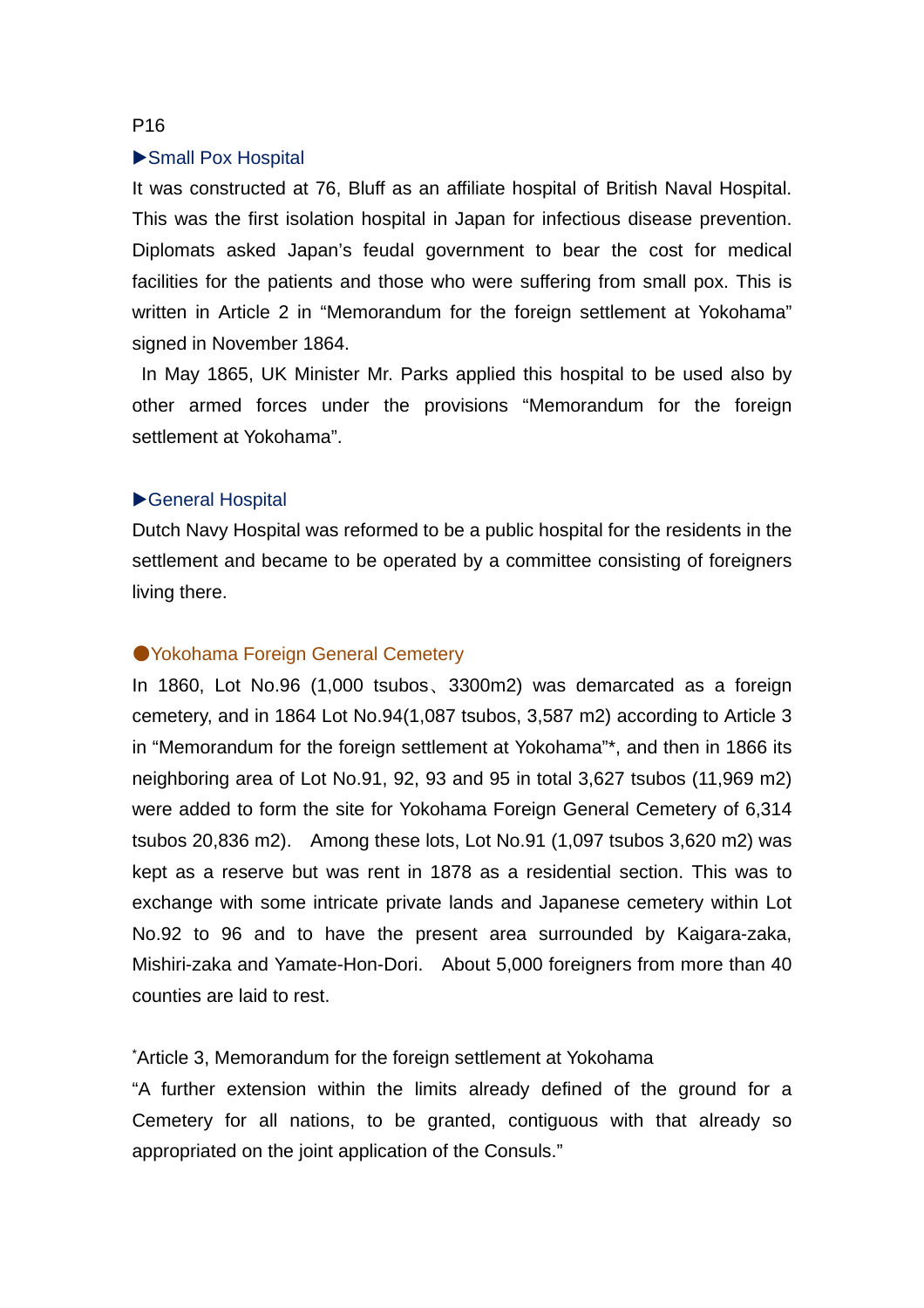# ●Yamate Park (Public Garden)

According to the Article 10 in" Convention of Improvement of settlement, Race Course, Cemetery, &c. of Yokohama" signed in 1866, the land of 12,770 tsubos (42,141m2) on the east side of Yato-zaka-Dori was reserved, but park construction was not done during Edo Period.

In Meiji era (1868-1912), Lot No. 230 was newly rent to construct a park only for the foreign residents and Public Garden opened in June 1870. It was the birth of the first Western-style park in Japan.

It is also the birthplace of Tennis in Japan, and at the same time, the first place where cedars were planted in Japan.

\* On March 1, 2004, Yamate Park was designated by the national government as a place of special scenic beauty under the Cultural Assets Preservation Act.

The First Western-style garden in Japan (The Public Gardens, Yokohama. / The Far East, July  $1<sup>st</sup>$ , 1871.)

Tennis Court A gardener maintaining a tennis court.

Place for the foreigners living in the settlement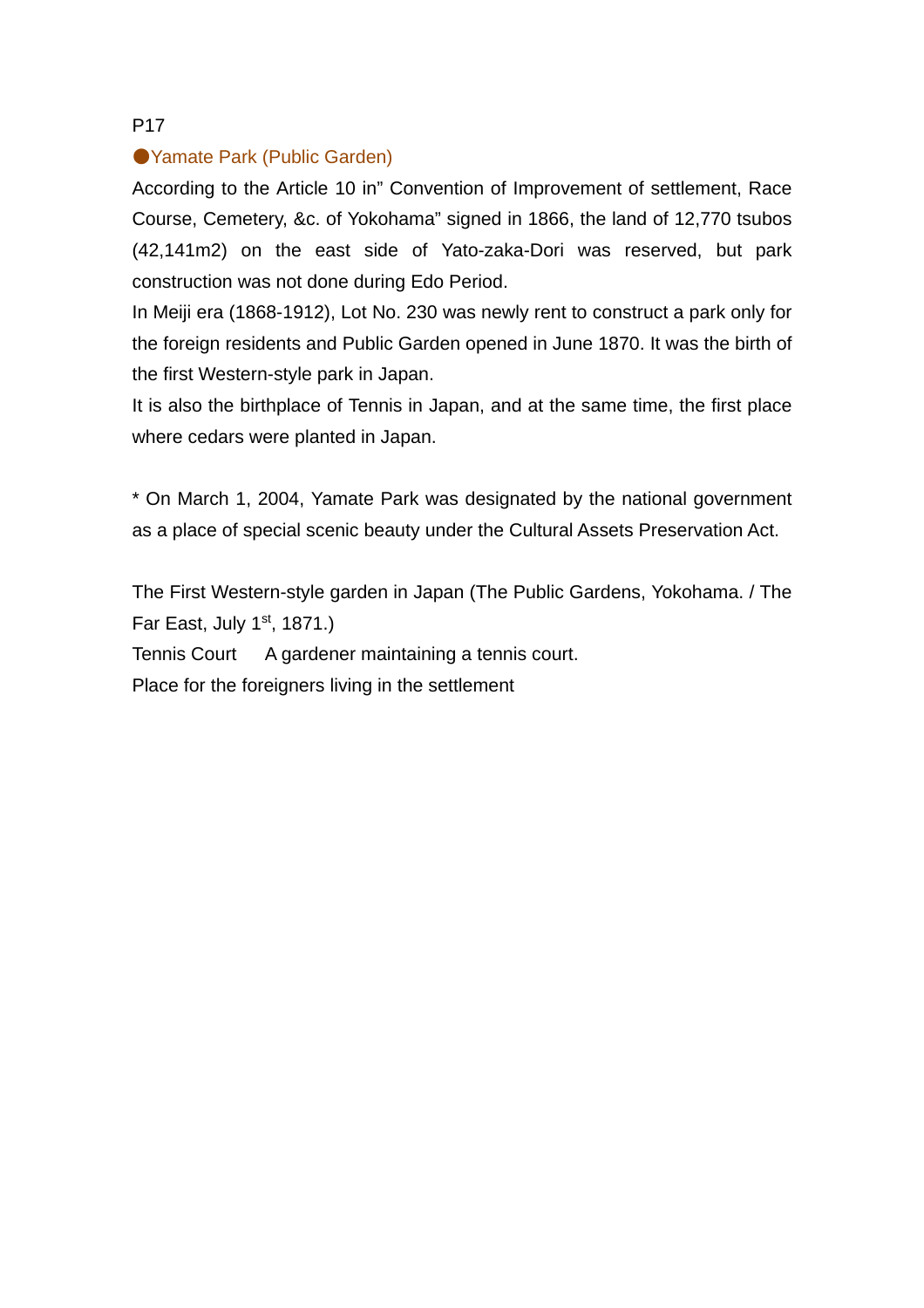#### ●History of Mission Schools in Bluff

Many schools were established in Bluff for the education of foreign residents in the settlement and for Christian missionary work.

#### ▶Yokohama Kyoritsu Junior & Senior High School

Three Missionarys of WUMS (The Woman's Union Missionary Society of America for Heathen Lands), Mrs. Pruyn, Miss Crosby and Mrs. Pierson opened American Mission Home in August 1871 at 48, Bluff. They put efforts especially to keep children of mixed parentage in safe hands and to educate Japanese girls. In October next year, the school was moved to 212, Bluff and renamed as "English School for Japanese Ladies". In April 1875, it renamed again as "Kyoritsu Jo Gakko" and in 1881 as "Bible Training School". A school building having three floors named as "Doremus Hall" was build and in 1907 it became to be Bible Training School of the Women's Union Missionary Society. "Crosby Chapel" was built in 1921 commemorating the 50th anniversary of the school but was burnt down by the Great Kanto Earthquake.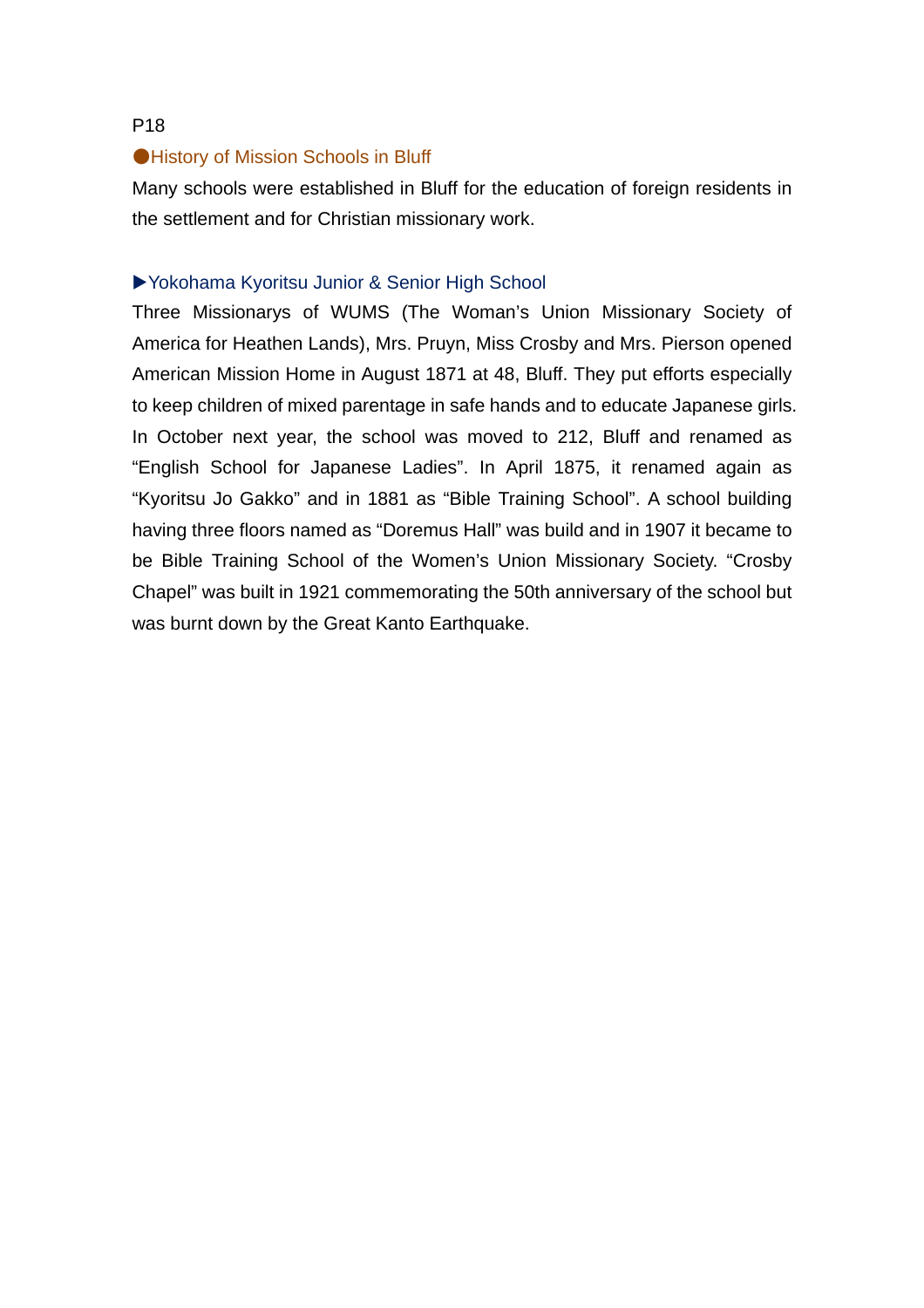#### ▶ Ferris Girl's Junior & Senior High School

A female missionary Ms. Kidder came to Japan in 1869 and became to be an instructor in Hepburn's Private School. She started to build a school in 1874 renting the land of Lot No.178, and on June 1 of the next year, after the completion of the buildings and a boarding house, school opening ceremony was done. The school was named as Isaac Ferris Seminary. In 1884, the school buildings were further expanded and renovated. A windmill, which was symbol of the school, was destroyed by a typhoon on September 28, 1900. They built a gymnastic hall in 1921. The Great Kanto Earthquake destructed and burnt all the school premises.

Ferris was called as a school of a windmill (partial enlargement of a hand-painted photograph)

Graduation photograph, April 1911、Preparatory school

Center: Mr. and Mrs. Booth, school head,

In the back, second from the left Miss J. M. Kuyper, third Miss J. Moulton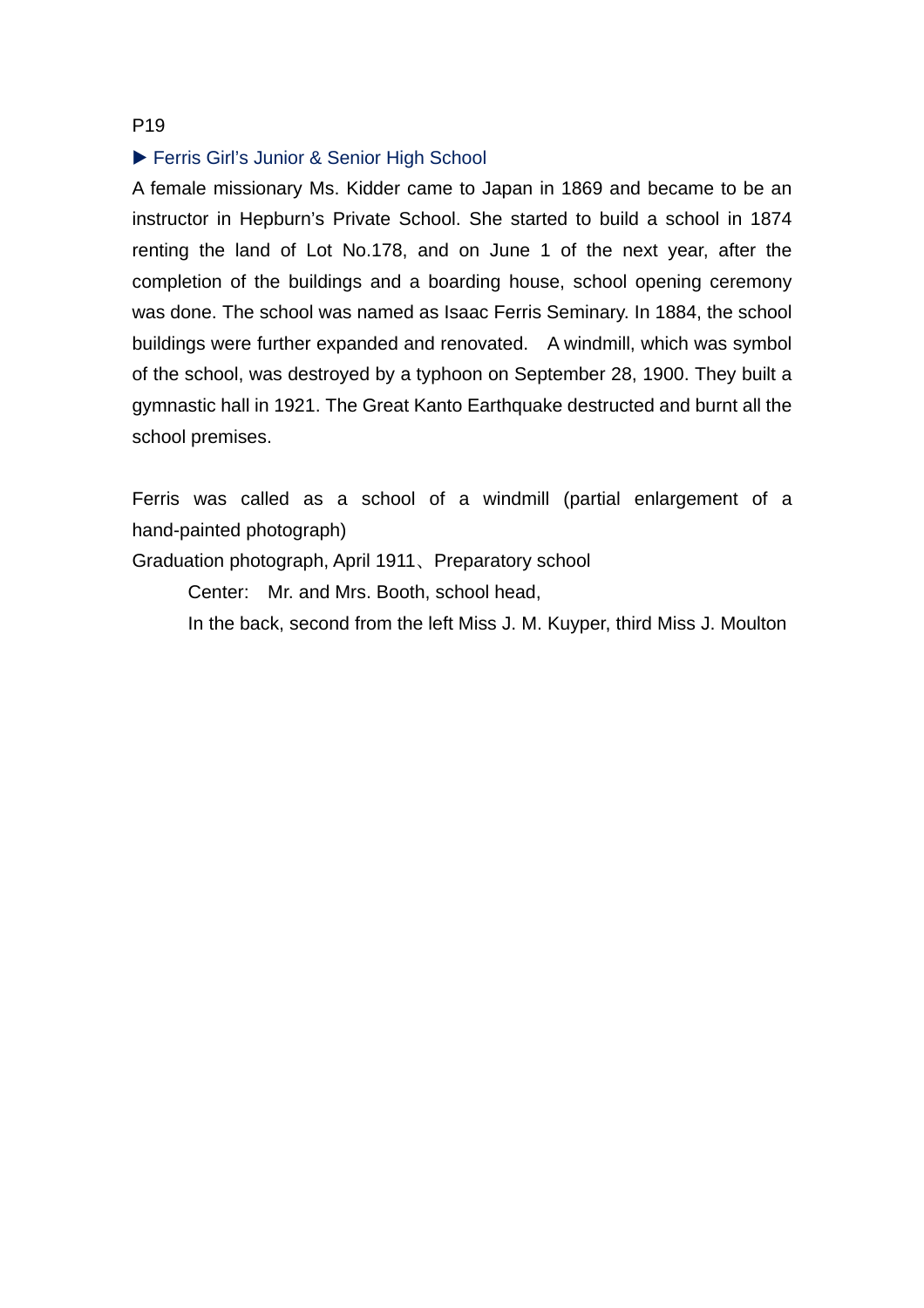## ▶Yokohama Futaba Gakuen

French female missionary Rev. Mathilde established Saint Maur women's school in 1872 at 83, Bluff. On October 2, 1899, it was moved to 88, Bluff and named as Yokohama Koran Jo Gakko and opened next year. After the World War II, it has become as Yokohama Futaba Junior & Senior High School.

# ▶ Saint Joseph Collage

In 1901, a Catholic monastery called The Society of Mary established an educational facility for the children of foreign residents in Yokohama. In 1904 at 85, Bluff, it became the first boy's international school in Japan.

### ▶ Rev. S. R. Brown's Private School

S.R. Brown established a private school at 211, Bluff on December 5, 1873. Later this school became a seminary, which is the first seminary in Japan.

House of S. R. Brown, at 211, Bluff (New Year's Day, 1874. / The Far East, January 1st, 1874.)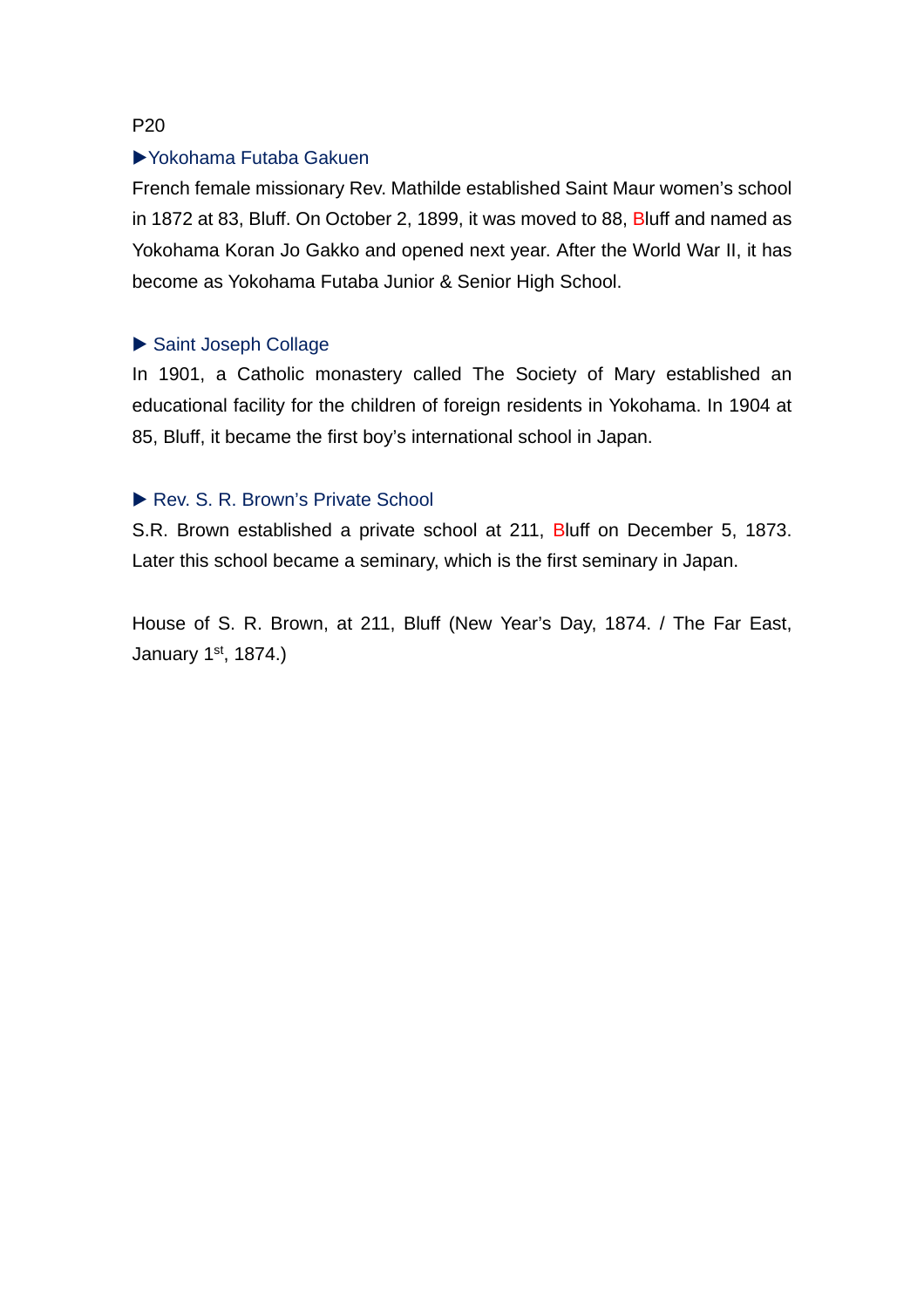# ▶Yokohama Eiwa Gakko

At 48, Bluff, where a mission home was located, missionary Miss. Brittan opened Brittan Jo Gakko in October 1880. In 1881, it moved to 68, Bluff and then to 120-A, Bluff in 1883 when the school had become coeducational. In 1886, the boy's section became Yokohama Eiwa Gakko and remained at same place and the girl's section moved to 84, Yokohama settlement, which was temporary loaned, and became Yokohama Eiwa Jo Gakko.

In 1889, school buildings of girl's section were newly built in 244, Bluff of 800 tsubos (about 2,640 m2). In 1908, The McCaslin Chapel was constructed. The school was moved to Maita in 1916.

# ▶So-Shin Jo Gakko

In November 1875, Miss Sands was living in 75, Bluff and started a private school. In 1886, Mrs. Brown, a Baptist missionary established a private school at 67, Bluff, which was opened as Eiwa Jo Gakko on October 1, 1887. It moved to 34, Bluff in 1891 when new school buildings were completed. "Mary L. Colby Home" was established. Since April 1, 1892, Japanese name of So-Shin Jo Gakko has become to officially be used. In 1910, the school moved to Nakamaru, Kanagawa-ku, Yokohama.

#### P21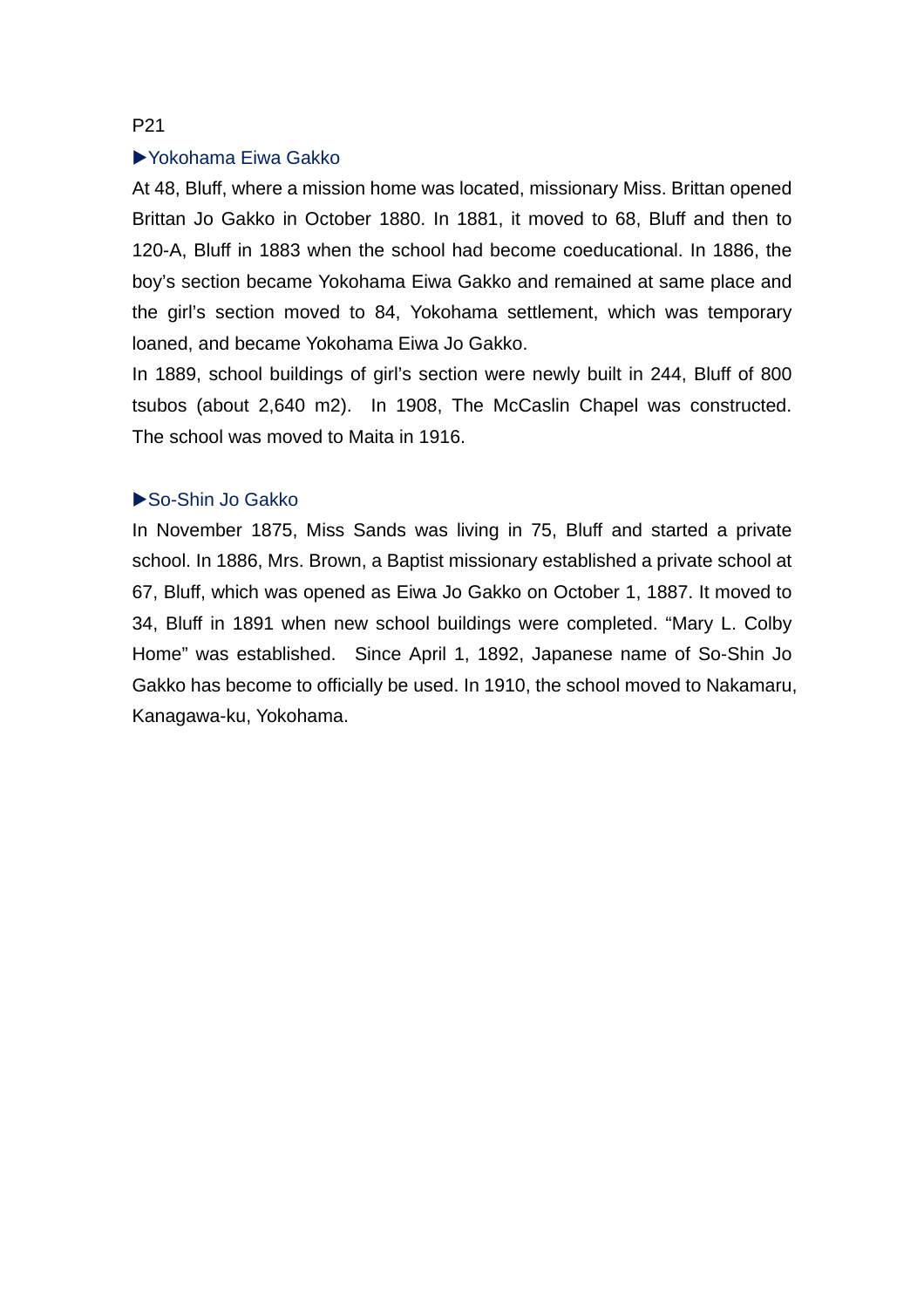# ◎Baptist Church / Yokohama Theological Baptist Seminary School

N. Brown and J. Goble established a Baptist church at 203, Bluff. Miss Sands moved to 75, Bluff and opened a private school for women. Later in October 1884, Yokohama Theological Baptist Seminary School was opened at 64, Bluff.

Moving to 75, Bluff in 1887, the church was newly built and a theological seminary school was also established. In 1894, Rev. Dearing, head of the seminary enhanced its facilities, contents and professors. After the Seminary moved to Tokyo in 1911, "The Bluff English Night School"(Dearing school) was opened utilizing the hall of the Seminary, but closed due to the Great Kanto Earthquake.

#### ●Churches

### ▶ Yokohama Mission Catholique

On January 12, 1862, Paris Foreign Missions Society built a church at 80, Yokohama settlement. It moved to 44, Bluff in 1906, and a catholic church in gothic style having two towers was constructed but the Great Kanto Earthquake destroyed it. Current Church of the Sacred Heart was designed by Czech architect J.J. Švagr and reconstructed in 1933.

Mission Catholique, 80, Yokohama

Mission Catholique, 44, Bluff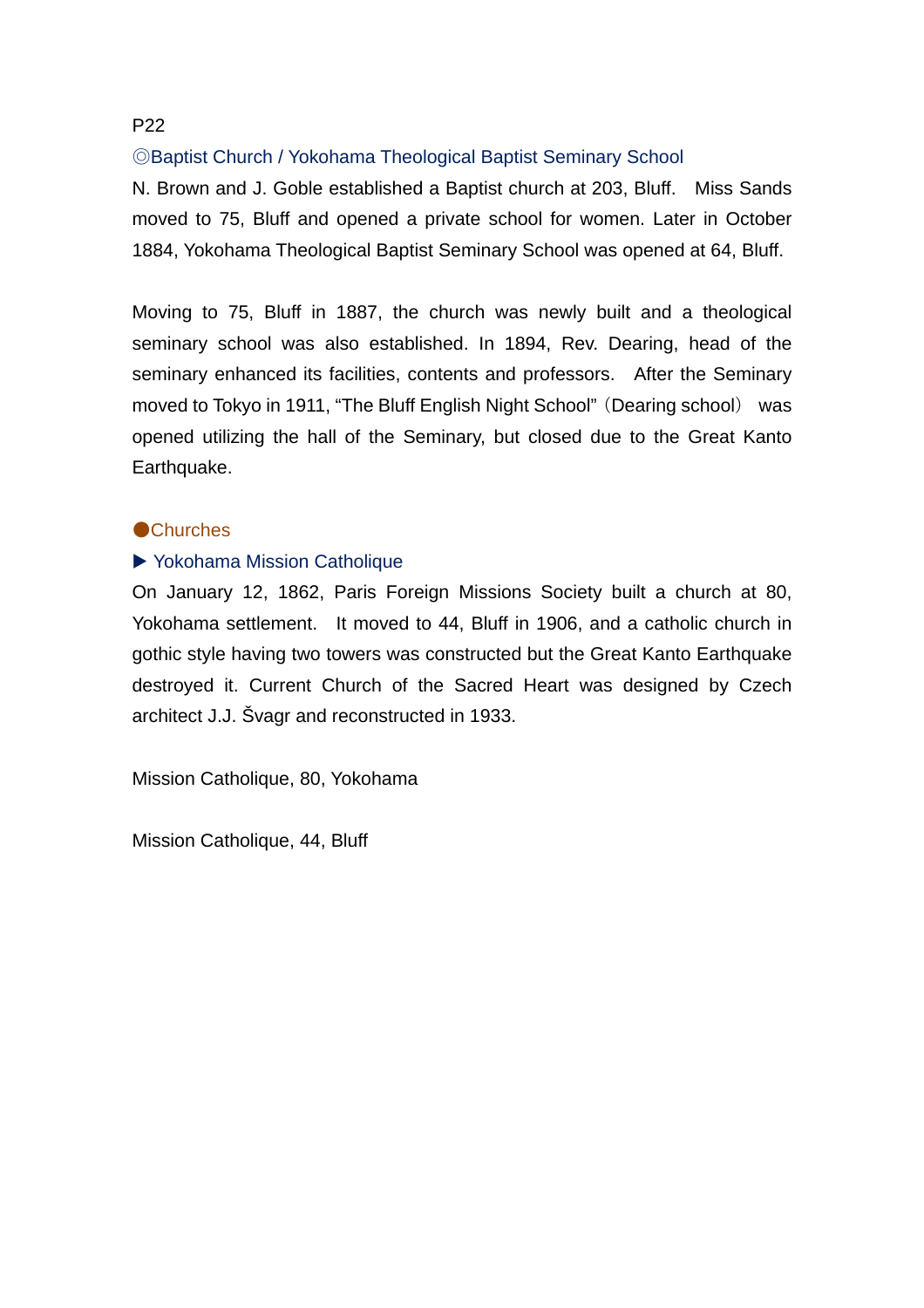# ▶ Christ Church

A holy shrine of Anglican Church constructed at 101 & 105, Yokohama in 1863 was the first Protestant church in Yokohama. After moving to 235, Bluff in 1901, the church was newly built with bricks designed by British architect Josiah Conder. J. H. Morgan designed the current church in 1931.

Christ Church at 101 &105, Yokohama settlement (partial enlargement of a hand-painted photograph)

Brick-made Christ Church at 235, Bluff designed by Conder

# ▶ Deutsche Haus

On December 7, 1907, the cornerstone was laid. The building was designed by German architect, Georg de Lalande and constructed at 25, Bluff, but burnt down on March 4, 1913.

Invitation to the cornerstone laying ceremony of the Deutsche Haus

Sakura-michi Tunnel of Yokohama Municipal Tramway (View from the direction of Mugita) Left end: Deutsche Haus, 25, Bluff Right end: Mission Catholique, 44, Bluff

Sakura-michi in Bluff Sloping road from the top of Jizou-zaka and Mugita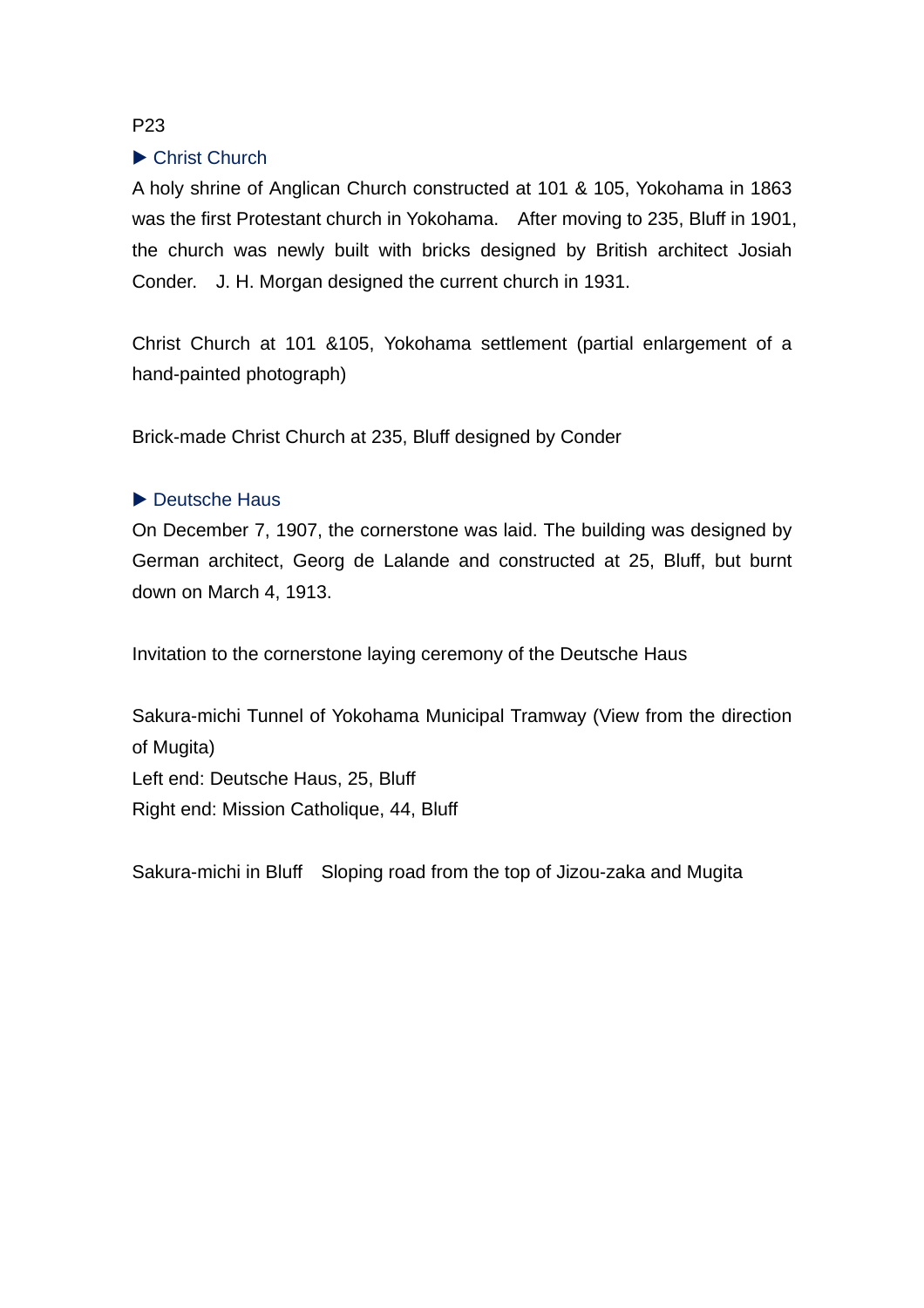#### ▶ Union Church

At 49, Bluff, the church designed by a British architect B. M. Ward was constructed in 1910. It was destroyed by the Great Kanto Earthquake, but reconstructed.

### ●Entertainment Facilities

### ▶Public Hall

The theatre was transferred from 68, Yokohama Settlement to 256 & 257, Bluff on April 18, 1885. A French architect P. Sarda designed it using roof tiled by Gerard's Tiles. The hall served as a social meeting place in Bluff.

In 1870, The First Gaiety Theatre designed by Heft, at 68, Yokohama settlement. (The Gaiety Theatre, Yokohama. / The Far East, December 16<sup>th</sup>, 1870.)

At the top of Yato-zaka, the new Gaiety Theatre designed by Salda on the right side. There was a wooden telephone box in front of British Naval Hospital.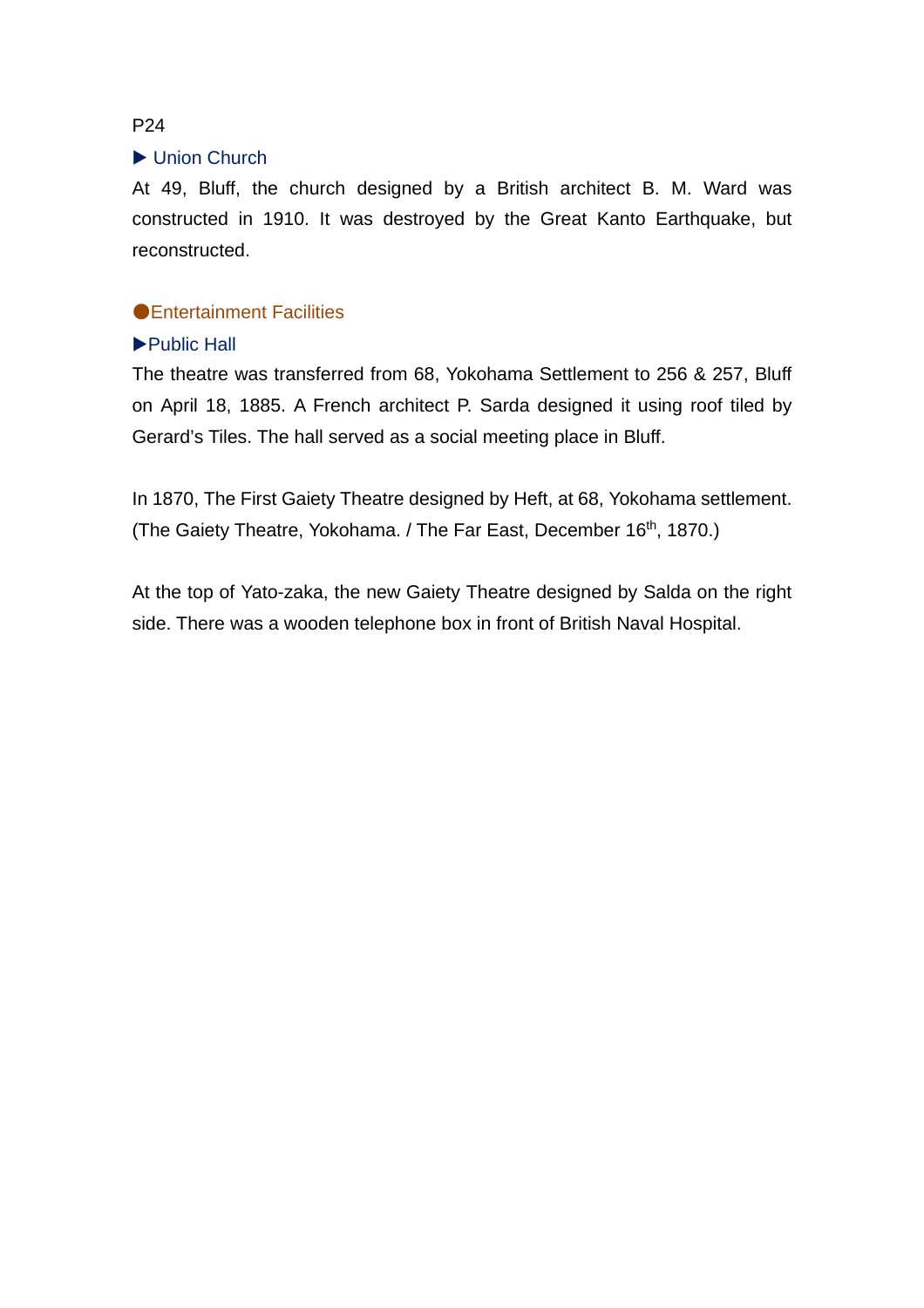P25 Life in Bluff No.69, A house of a foreign resident in late Meiji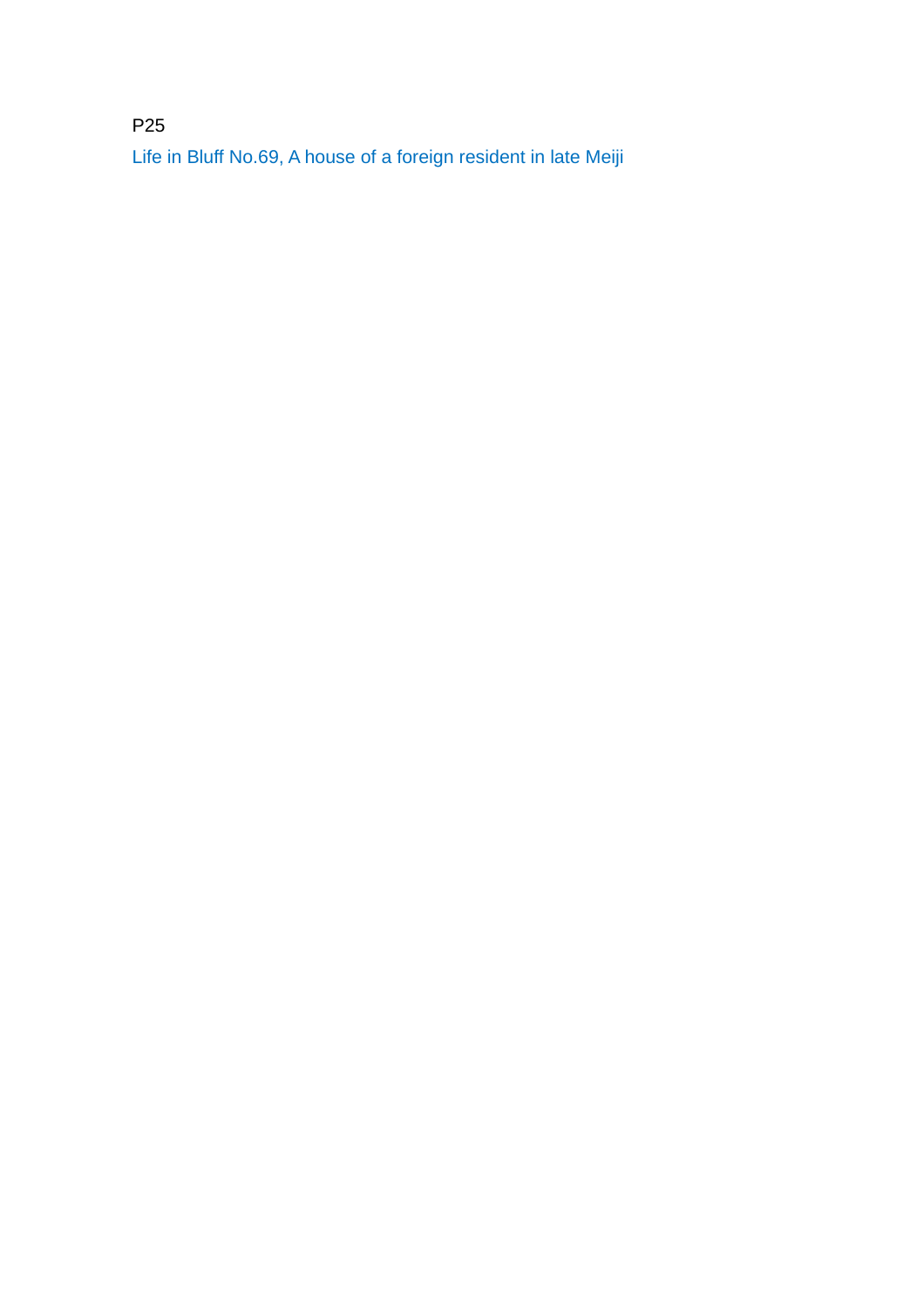# P26 Life in Bluff No.265, The house of Marshall Martin

Martin, a Scottish, came to Japan in 1873 at the age of 11 with his father, a coal importer and his elder brother. On May 31, 1888, he got married with the second daughter of Ralph Chandler who was a Rear Admiral of the United States Navy, and set up a new home at 265, Bluff.

The picture of new house of Marshall Martin at 265, Bluff It is recorded in Japan Directory in 1889

The picture of the house of Marshall Martin was taken by photographer, Kazuma Ogawa, in August 19. 1895.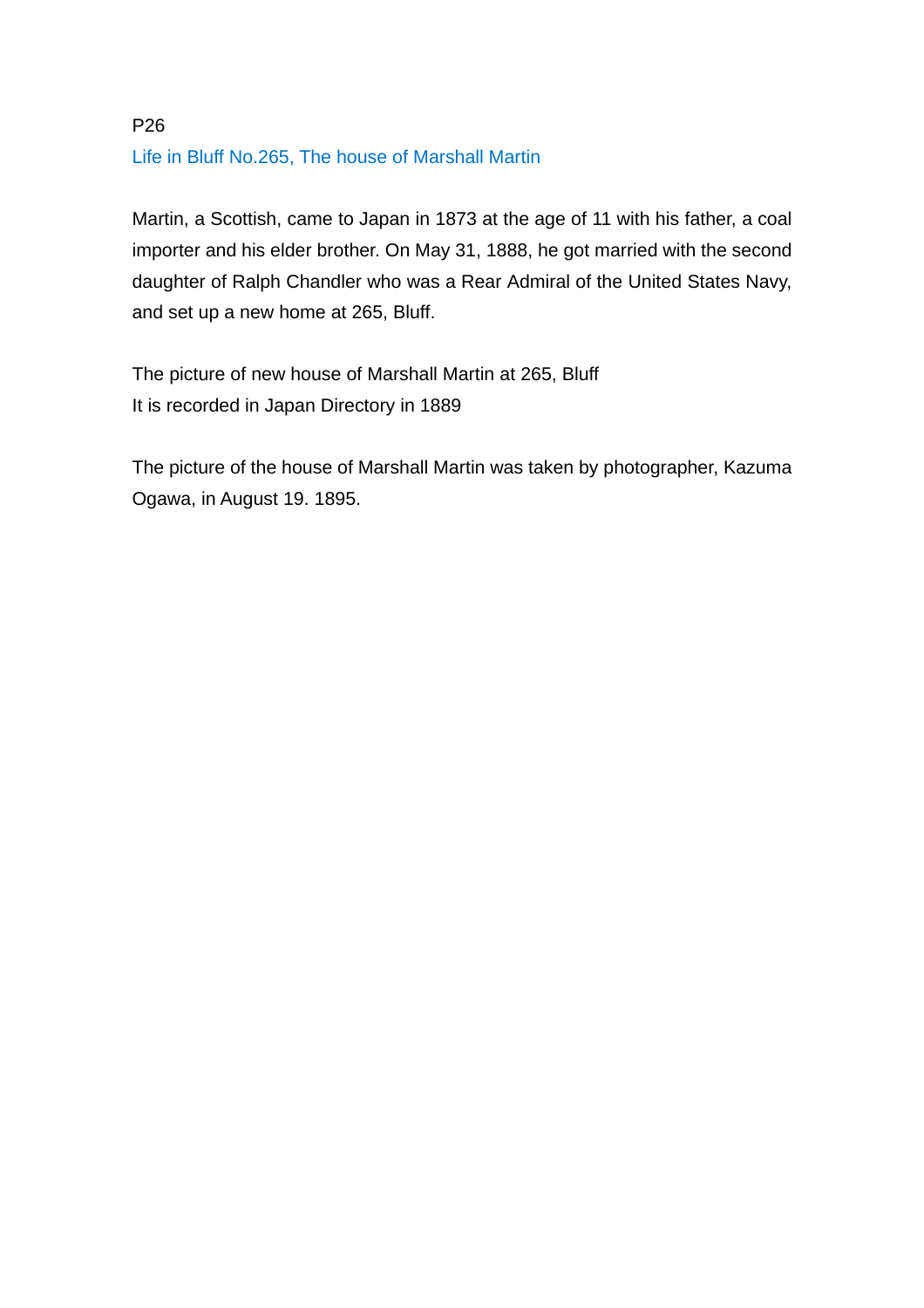The picture was taken by photographer, Kozaburo Tamamura, at Tomioka-Hachimangu, Kanazawa-Hakkei, in May 31. 1888.

Daughter of Mr. and Mrs. Martin at children's room was taken a commemorative photo, photographer Kazuma Ogawa.

The Asian style living room, photographer Kazuma Ogawa.

A unicycle

Mr. Martin liked a palanquin by two people.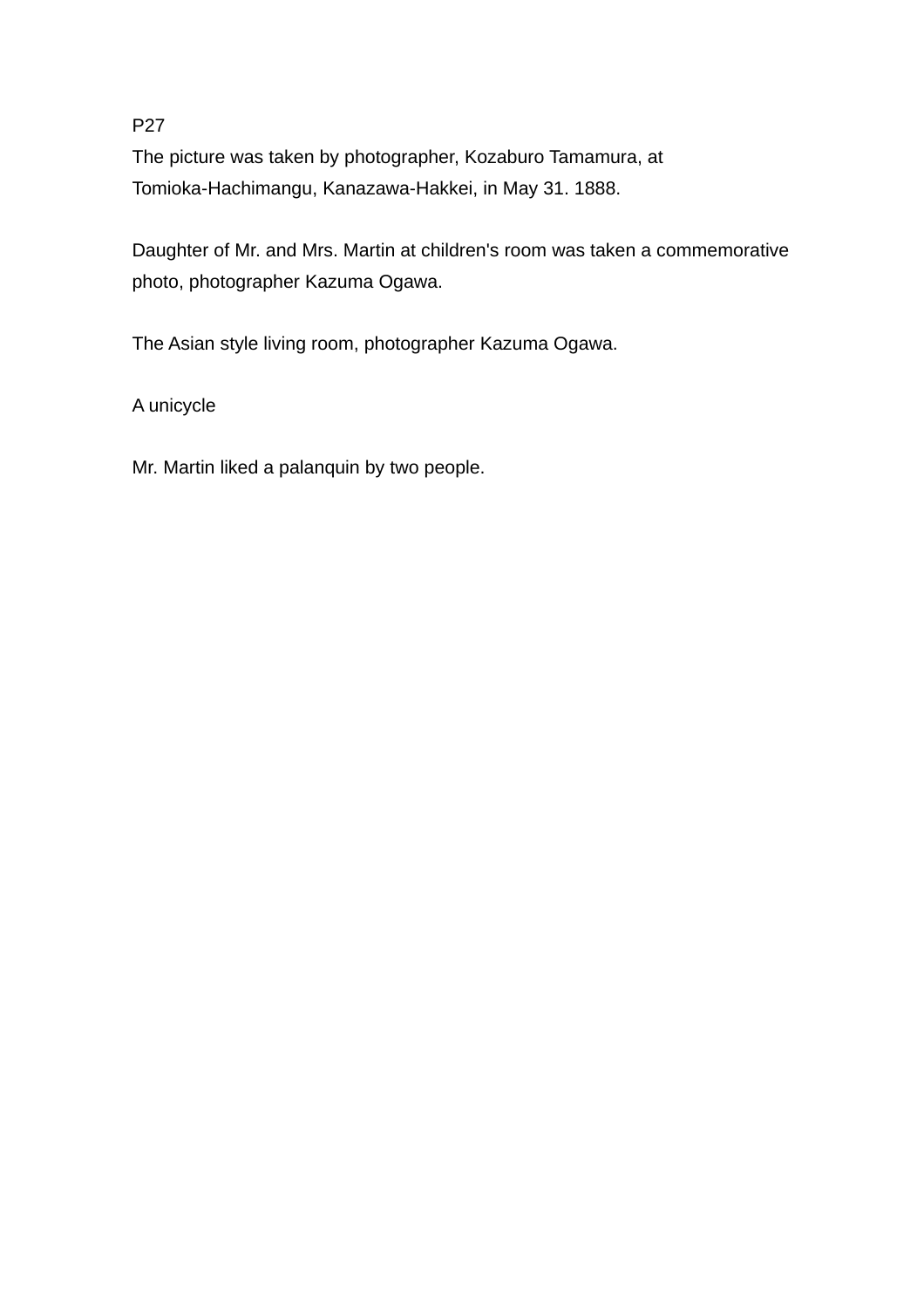P28 The Japan Diary owned by Mr. Martin at 51, Bluff

The rebuild house of Martin, Mr. & Mrs. Martin were relaxing on garden-chairs.

The postcard by Mr. Martin in 1910.

We can see "Bluff No.265 Yokohama" and "Yours M.M." in the postcard.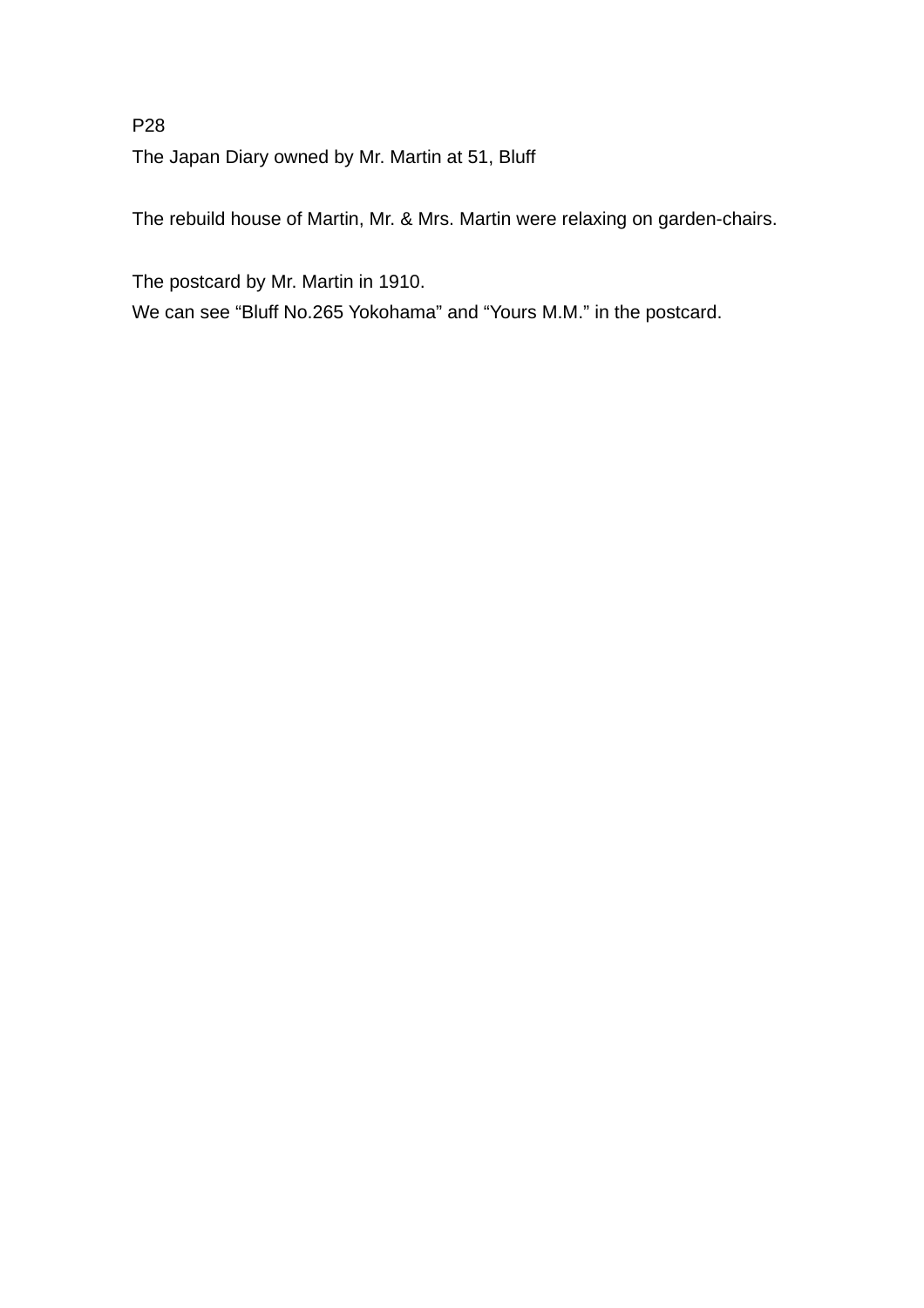#### Beer Brewery in Bluff

Rosenfeld's Japan Yokohama Brewery (46, Bluff), established in 1869 was the first beer brewery in Yokohama. Wiegand was an engineer working there.

\* Brewery opening advertisement was put in The Daily Japan Herald dated August 27, 1869 in the name of Rosenfeld.

In 1870, Copeland opened Spring Valley Brewery in Amanuma. Wiegand was working as a brewing engineer there and also at Hegt. Brewery, but when Hrgt Brewery was closed in 1875, he restarted beer brewery using the facilities there as Bavaria Brewery. He soon closed this brewery to avoid competition with Spring Valley Brewery located nearby, and established Copeland & Wiegand Cooperation.

(Kitagata No Amanuma. / The Far East, March 16th, 1871.)

Copeland was the head manager and Wiegand was the head of the brewery section to run Spring Valley Brewery but the business was discontinued in 1884.

The Beer label of Bavarian Beer (Copeland&Wiegand) in 1876.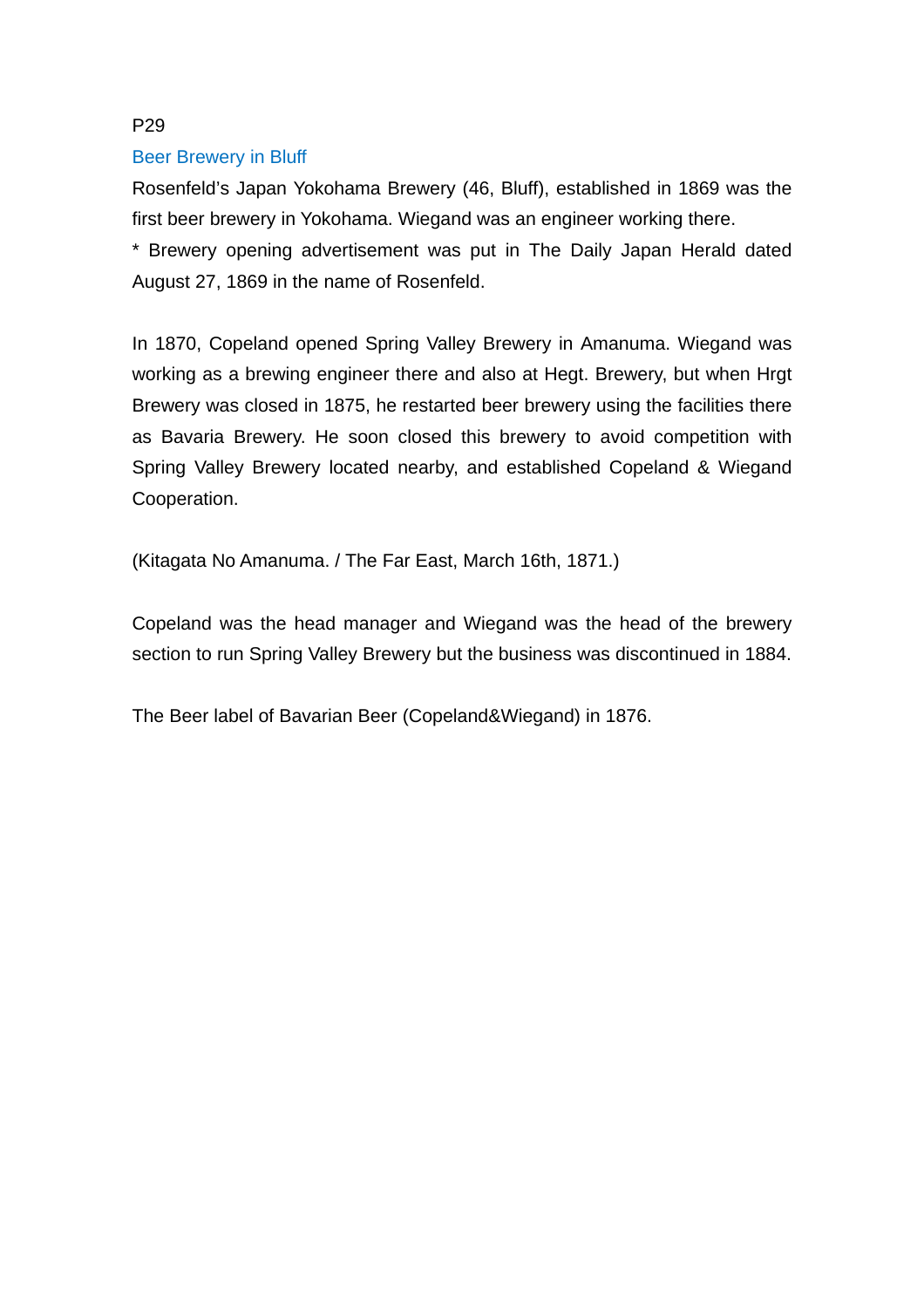In 1885, a British named Talbot and others established Japan Brewery at the site where Spring Brewery was located. MEIDI-YA was nominated as the sole distributor in Japan and beers produced by Japan Brewery was sold throughout Japan. They also exported their beer. In 1907, the management rights were handed over to Japanese and the company was renamed as The Kirin Beer Kabushiki Kaisha.

The label for exports The label for domestic market The first Beer label in May 1888.

The Beer label in 1889.

At 123, Bluff, Japan Brewery.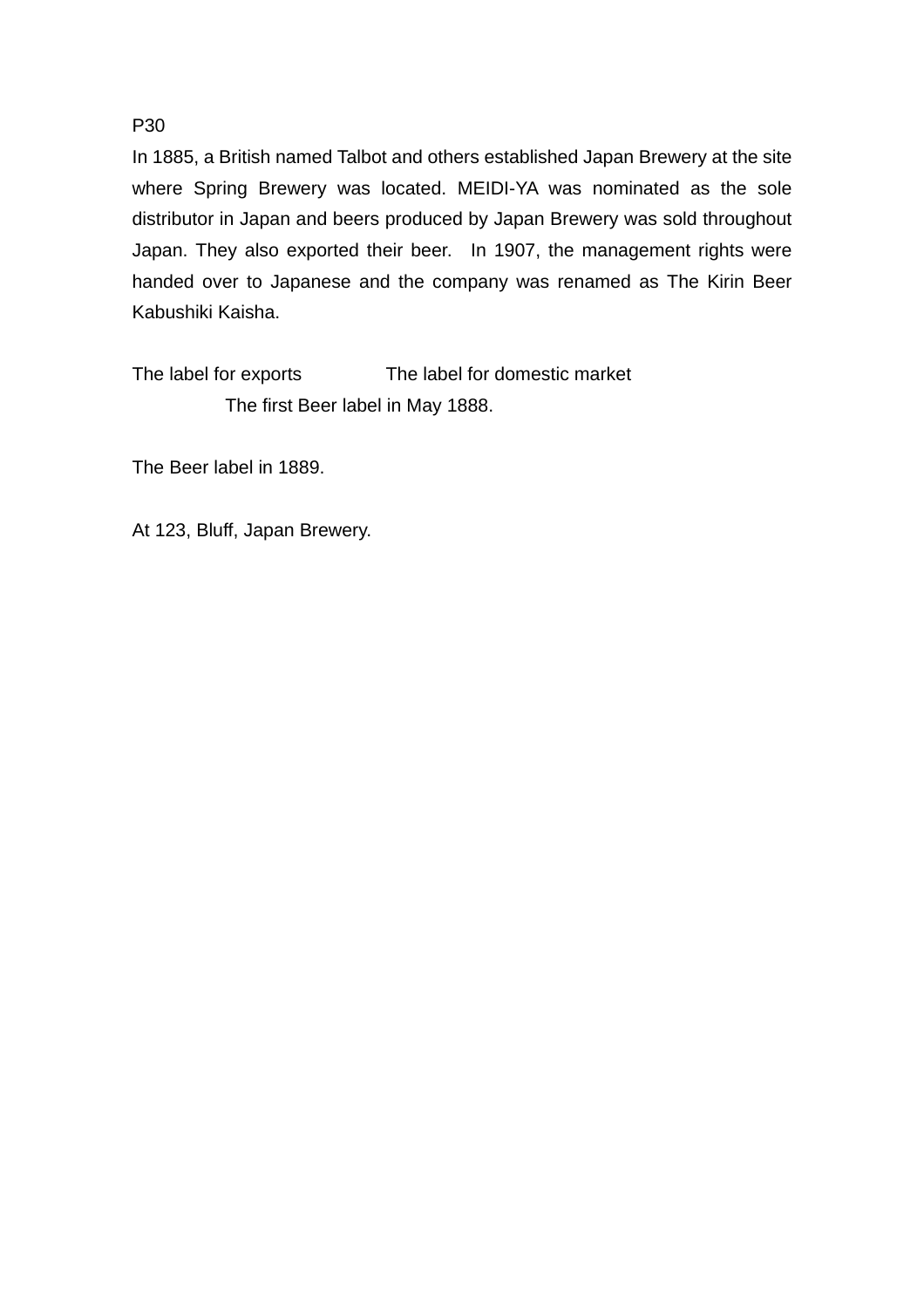P31 Part of Cellars. (Left) Part of Fermenting Rooms. (Right)

Kirin Beer, the building layout drawing.

In the days in 1888, grass bottles were imported but from 1889 the grass bottles of Kirin Beer were produced by Shinagawa glass factory. Production of grass bottles in Japan was started in Shinagawa. Since 1912, cork stoppers were changed to a bottle cap as we use today.